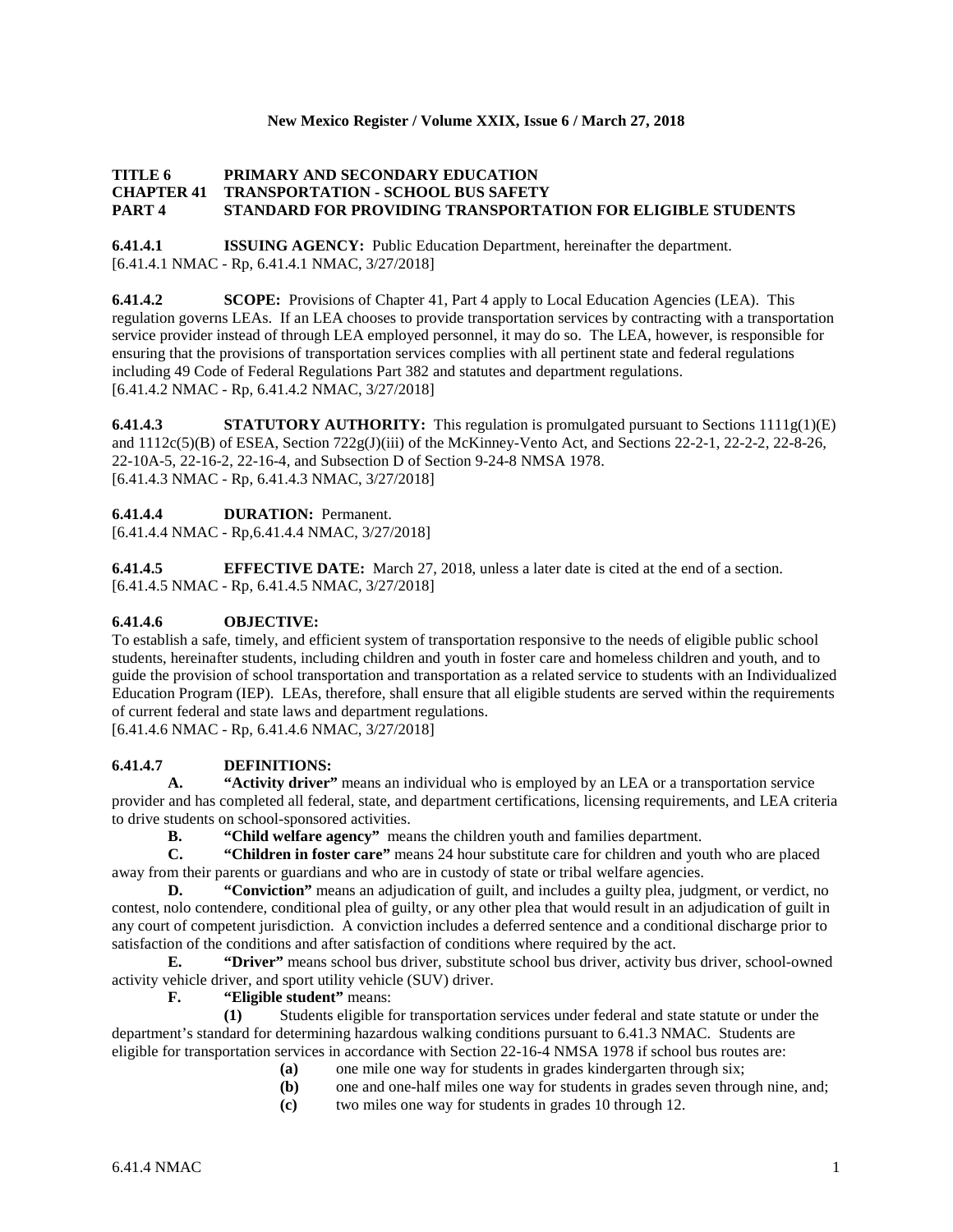**(2)** Students with an IEP are entitled to transportation pursuant to Subparagraphs A through C of Paragraph (1) of Subsection F of 6.41.4.7 NMAC, or transportation as a related service pursuant to Subsection EE of 6.41.4.7 NMAC.

**G. "Employer"** means an LEA or transportation service provider.

**H. "Homeless children and youth"** as defined by section 725(2) of the McKinney-Vento Act means individuals who lack a fixed, regular, and adequate nighttime residence. The term includes:

**(1)** children and youth who are**:**

or a similar reason;

**(a)** sharing the housing of other persons due to loss of housing, economic hardship,

**(b)** living in motels, hotels, trailer parks, or camping grounds due to lack of alternative adequate accommodations;

**(c)** living in emergency or transitional shelters;

**(d)** abandoned in hospitals;

**(2)** children and youth who have a primary nighttime address that is a public or private place not designed for, or ordinarily used as, a regular sleeping accommodation for human beings;

**(3)** children and youth who are living in cars, parks, public spaces, abandoned buildings, substandard housing, bus or train stations, or similar settings; or

**(4)** migratory children under Title I Part C migrant education program.

**I. "Individualized education program (IEP)"** means a written statement for a child with a disability that is developed, reviewed, and revised in accordance with Sections 300.320 through 300.324 of 34 CFR. **J. "IEP team"** means individuals who are involved in writing a student's IEP. In accordance with

Section 300.321 of 34 CFR, Individuals with Disabilities Education Act, this team may include:

- **(1)** the student's parents or legal guardian;
- **(2)** at least one of the student's general education teachers;
- (3) the student's special education teacher;<br>(4) an individual who can interpret the instr
- **(4)** an individual who can interpret the instructional implications of a student's evaluation;
- **(5)** an individual representing the school system;
- **(6)** individuals with knowledge or special expertise about the student;
- **(7)** representatives from transition service agencies, if applicable; or
- **(8)** the student, if appropriate.

**K. "Local education agency"** means a local public school district, a locally-chartered charter school, or a state-chartered charter school.

**L. "On-duty time"** means time related to the driving, servicing, or operation of the vehicle, or those duties assigned or necessary that are related to a specific LEA-sponsored activity trip such as staying with the vehicle for security purposes or assisting with supervision of students. On-duty time also includes performing any compensated work for an entity that is not a motor carrier.

**M. "Planned school-sponsored activity trip"** means transportation of school groups when the activity is approved according to the LEA's policy. Activity trips do not include recurring transportation that is part of the school day.

**N. "Roadway"** means that portion of a highway improved, designed, or ordinarily used for vehicular traffic, exclusive of berm or shoulder.

**O**. **"School bus"** means a commercial motor vehicle used to transport preprimary, primary or secondary school students from home to school, from school to home or to and from school-sponsored events, but not including a vehicle:

**(1)** operated by a common carrier, subject to and meeting all requirements of the public regulation commission but not used exclusively for the transportation of students;

**(2)** operated solely by a government-owned transit authority, if the transit authority meets all safety requirements of the public regulation commission but is not used exclusively for the transportation of students;

**(3)** operated as a per capita feeder as provided in Section 22-16-6 NMSA 1978; or

**(4)** that is a minimum six-passenger, full-size, extended-length, sport utility vehicle operated by a school district employee pursuant to Subsection D of Section 22-16-4 NMSA 1978.

**P. "School bus assistant"** means an individual employed by an LEA or a transportation service provider to help the school bus driver and students. A school bus assistant shall be provided on school buses when necessary, when required by law or regulation, or when required by a student's IEP.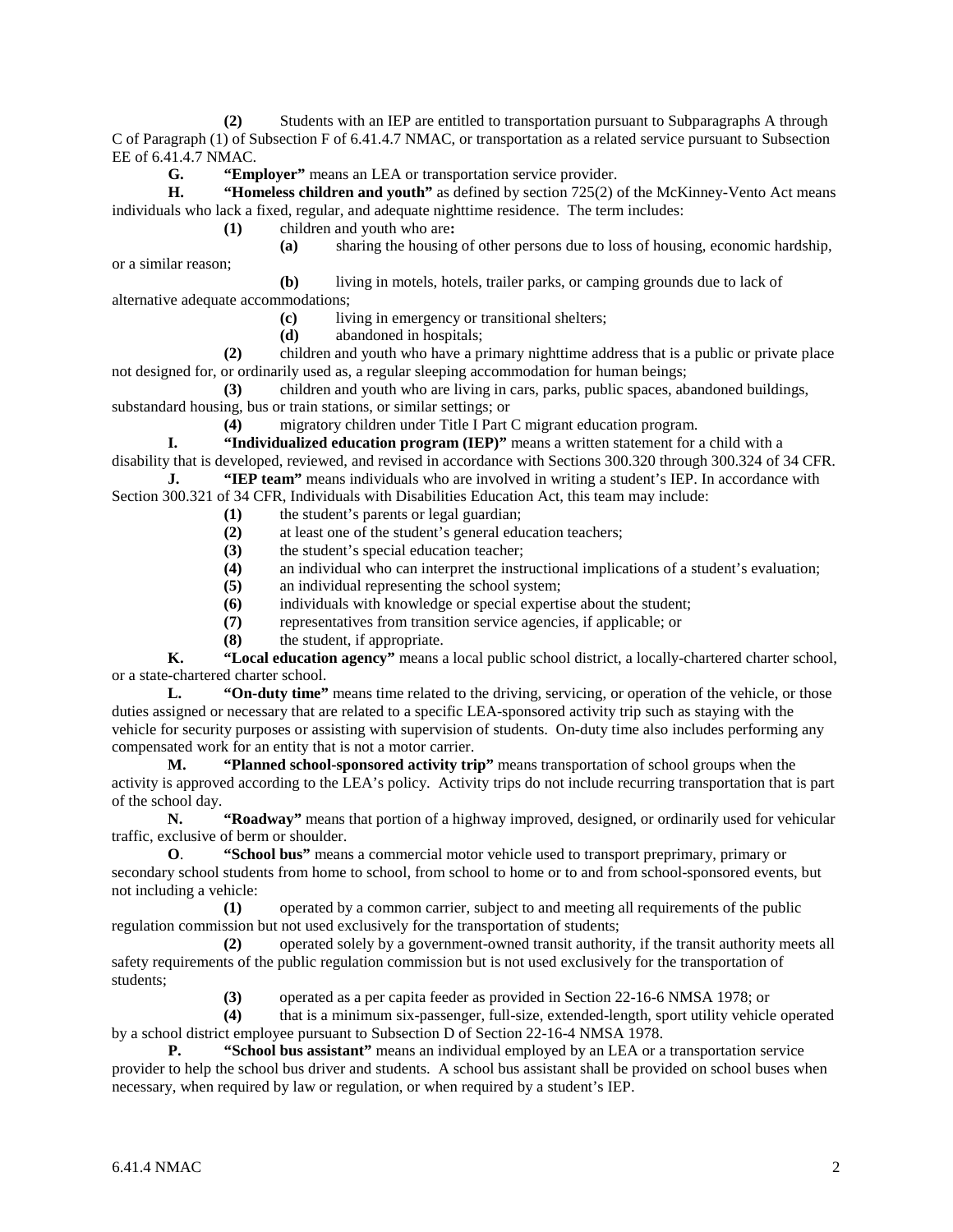**Q. "School bus driver"** means an individual employed by an LEA or a transportation service provider that has completed all federal, state, and department certification and licensing requirements and LEA criteria and is assigned to drive a school bus on an LEA-approved school bus route or on a planned LEA-sponsored activity trip in a school bus that meets requirements pursuant to 6.40.2 NMAC.

**R. "School bus driver instructor (SBDI)"** means a person certified by the department to provide mandatory pre-service training to applicants who want to drive a school bus in New Mexico.

**S. "School bus route"** means a designated course regularly traveled by a school bus for to-and-from transportation to pick up students and take them to school or to deliver students from school to their homes or to designated school bus stops that are approved by the LEA. Should the typical number of students on a school bus route drop below the number of 10, it shall be the responsibility of the LEA to notify the department transportation director by phone or email immediately.

**T. "School of origin"** means the school in which the child or youth is enrolled at the time of placement in foster care or prior to becoming homeless.

**U. "School-owned activity vehicle"** means a vehicle other than a school bus that is used to transport students to and from planned LEA-sponsored activity trips.

**V. "School-owned activity vehicle driver"** means an individual who meets all qualifications, licensing requirements and LEA criteria to drive students on LEA-sponsored activities in school-owned vehicles other than school buses.

**W. "School-owned activity vehicle instructor" or "AVI"** means a person certified by the department to provide mandatory pre-service training to driver applicants for school-owned activity vehicles. **X. "Serious traffic offense"** means any of the following offenses contained in Sections 66-1-1

through 66-8-141 NMSA 1978:

- **(1)** speeding in excess of 15 miles above any posted speed limit;
- **(2)** reckless driving;
- **(3)** careless driving;
- **(4)** passing a school bus;
- **(5)** following too closely;

**(6)** operating a commercial motor vehicle without holding a valid commercial driver's

- license (CDL) along with any endorsements; **(7)** racing on a highway;
	- **(8)** homicide or great bodily harm by vehicle;<br>**(9)** injury to a pregnant woman;
	- injury to a pregnant woman;
	- **(10)** failing to stop after an accident involving death or personal injury; or
	- **(11)** operating a vehicle after suspension or revocation of a driver's license.

**Y. "Sponsor"** means an individual, such as a coach, teacher, or parent who accompanies students on a planned LEA-sponsored activity trip.

**Z. "Substitute school bus assistant"** means an individual employed by an LEA or transportation service provider to help the school bus driver and students when the assigned school bus assistant is absent.

**AA. "Substitute school bus driver"** means an individual employed by an LEA or transportation service provider to operate a school bus on a school bus route when the assigned school bus driver is absent. The substitute school bus driver shall meet all certification and licensing requirements of a school bus driver.

**BB. "Sport Utility Vehicle (SUV)"** means a sport utility vehicle or a crew cab pickup truck. This type of vehicle differs from a typical four-door sedan due to being constructed on a light or medium truck chassis, making it more rugged and giving it higher ground clearance. It must have four full-size doors and seat six to nine passengers. Vans and mini-vans are excluded from this definition.<br>CC. "To-and-from route serviced by an SUV" mean

"To-and-from route serviced by an SUV" means a designated course regularly traveled to pick up designated students at their designated pick-up location to take them to school or to deliver designated students from school to a designated drop-off location.

**DD. "Transportation administrator"** means an individual employed by the LEA or transportation service provider who has responsibility to monitor and guide the transportation program, drivers, and assistants and who is required to make daily observations to detect reasonable suspicion for alcohol or substance use or both.

**EE. "Transportation as a related service"** means specific modifications or support services or both that are required for transportation of a student with an IEP.

**FF. "Transportation service provider"** means an individual or business that has entered into a binding agreement with the LEA to provide school transportation services. [6.41.4.7 NMAC - Rp, 6.41.4.7 NMAC, 3/27/2018]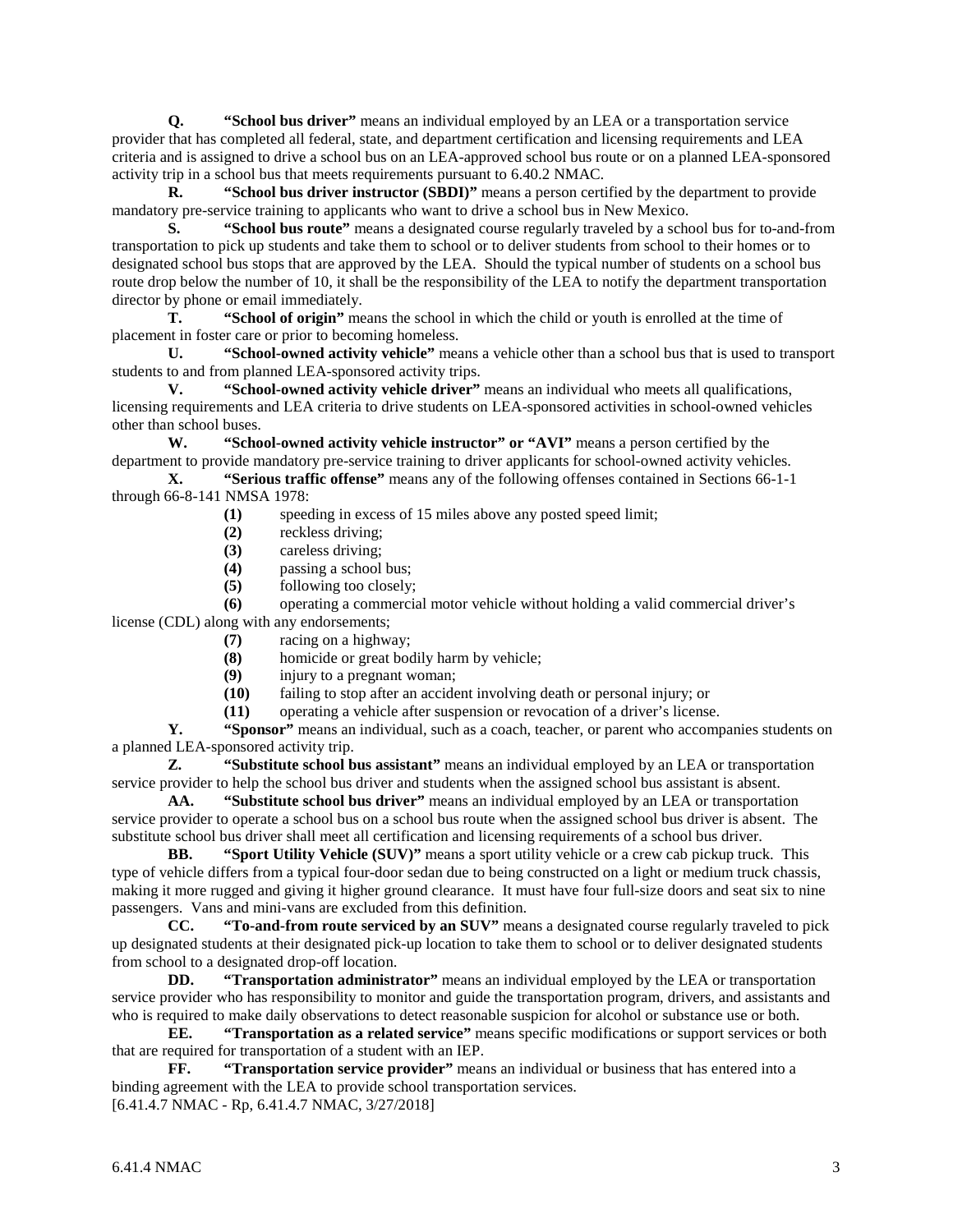**6.41.4.8 RESPONSIBILITIES OF THE LOCAL BOARD OF EDUCATION OR CHARTER** 

**SCHOOL ADMINISTRATOR:** Each local board of education or charter school administrator is responsible for adopting transportation policies, which ensure a safe, timely, and efficient system of transportation for all eligible students, including children in foster care and homeless children and youth, within its jurisdiction. School transportation services for eligible students shall be provided by use of a school bus, per capita feeder route, or SUVs or a combination of school bus, per capita feeder route, or SUVs. Additional options for transportation of children in foster care or homeless children and youth may be explored while ensuring the safety of students. Therefore, each local board of education or charter school administrator shall establish policies in the following areas.

**A. Community, parent and staff involvement:** Each LEA shall:

**(1)** provide a platform for adequate community, parent, staff, and transportation service provider participation in the development of policies and procedures for providing transportation services to eligible students;

**(2)** approve a policy defining the responsibilities of parents, students, teachers, staff, and transportation service providers;

**(3)** provide a platform for adequate information and training provided to the community, parents, and school personnel so that each understands the rights and responsibilities associated with transportation services;

**(4)** approve a policy concerning complaints from parents, students, transportation providers, and others regarding school transportation;

**(5)** approve a policy concerning transportation as a related service for a student with an IEP as the IEP requires. The transportation administrator or designee, or transportation service provider shall be afforded the opportunity to participate in the development of the IEP as it relates to transportation;

**(6)** approve disciplinary procedures, including an appeal process, applicable to all students being transported. The procedures shall comply with all applicable federal and state law and department regulation. Information regarding disciplinary procedures shall be provided to parents and students;

**(a)** the procedures shall include the process for emergency removal of a student from a school bus;

**(i)** if emergency removal of a student is necessary, the driver shall report the incident or behavior to the transportation administrator within 24 hours of the incident; and

**(ii)** a written behavioral report shall be filed with the school and a copy of the report provided to the parents;

**(b)** nothing contained herein or in local board of education policy shall prevent the emergency removal of any student from a school bus if the student endangers or reasonably appears to endanger the health, welfare, or safety of themselves, any other student, teacher, or employee;

**(7)** approve disciplinary procedures including an appeal process applicable to students with an IEP being transported. The procedures shall comply with all applicable federal and state law and department regulation governing students with disabilities. Information regarding disciplinary procedures shall be provided to parents, students, and IEP teams;

**(a)** disciplinary procedures for a student with an IEP shall be specified in the student's IEP;

**(b)** the procedures shall include the process for emergency removal of a student with an IEP from a school bus;

**(i)** if emergency removal of a student is necessary, the driver shall report the incident or behavior to the transportation administrator within 24 hours of the incident; and

**(ii)** the transportation administrator shall report each incident or behavior in writing to the LEA's special education director within 24 hours of receiving the driver's report;

**(c)** nothing contained herein or in local school board policy shall prevent the emergency removal of any student from a vehicle if the student endangers or reasonably appears to endanger the health, welfare, or safety of themselves, any other student, teacher, or employee; and

**(d)** suspension of transportation service for a student with an IEP for more than ten cumulative days requires a change in transportation service in that student's IEP; and

**(8)** adopt and approve policies in specialized areas affected by federal regulations, state law, and new legislative initiatives related to school transportation.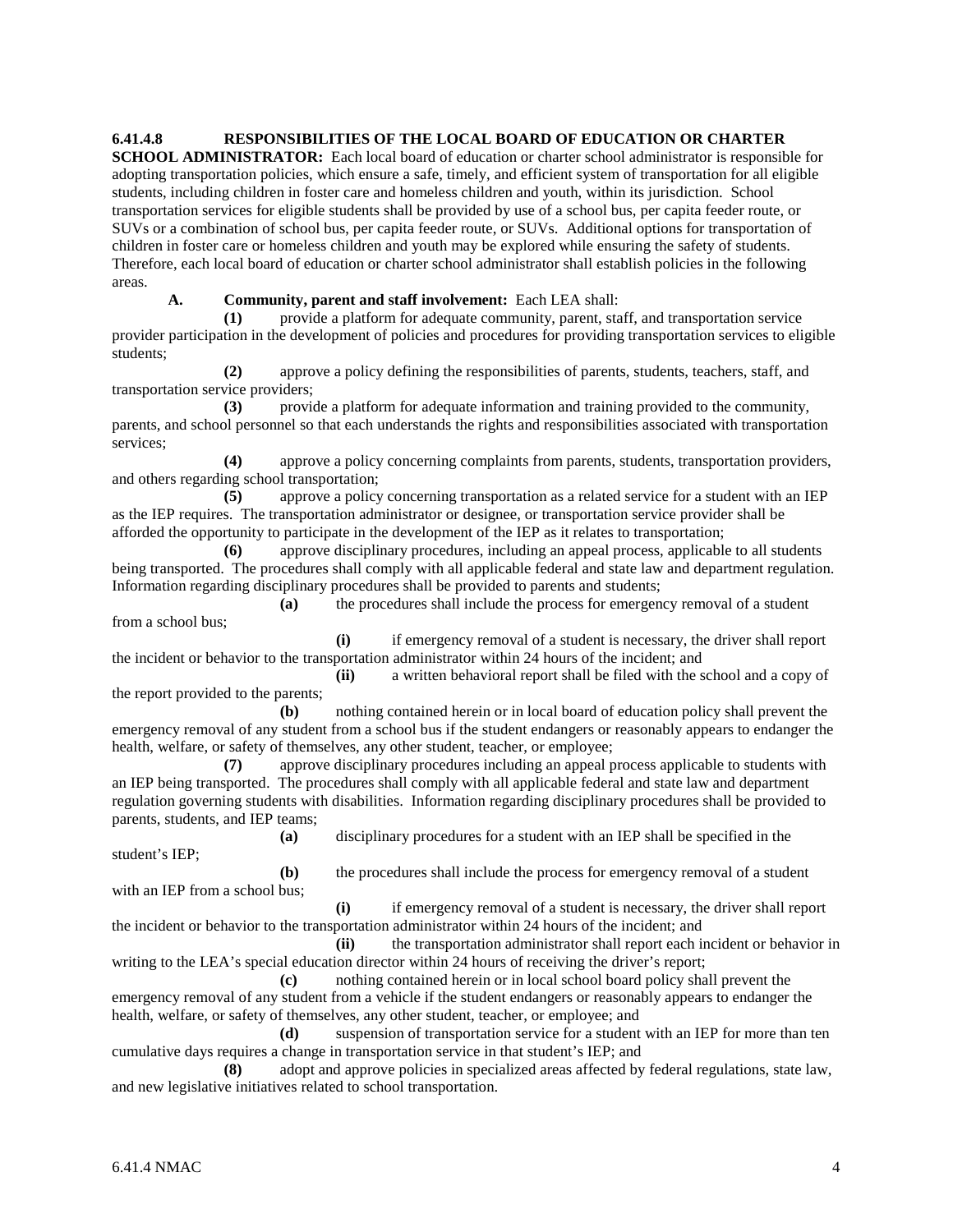**B. Student services:** Transportation is provided to students who are eligible for transportation pursuant to Sections 22-16-2 and 22-16-4, NMSA 1978. Students who do not obey the state and local LEA regulations governing student transportation may have their transportation services revoked by the LEA. Each LEA shall adopt:

**(1)** a student disciplinary policy for school transportation, including procedures for suspending a student's transportation privilege and for holding parents responsible for any malicious destruction to the vehicle or assault on a driver or others. Policies shall be in agreement with and subject to procedural safeguards and protections specified in federal, state, and department regulations;

**(2)** a comparable travel time policy that shall:

**(a)** ensure that transportation time for a student with an IEP is comparable to transportation time provided to neighborhood students who do not have an IEP;

**(b)** consider the least distance from a student with an IEP's home to the school site as compared to the least distance from the homes of neighborhood students who do not have an IEP to the school site;

**(c)** consider the time for other transportation services identified in the IEP. Any variance from the comparable travel time policy shall be determined on a case-by-case basis by the IEP team and shall be clearly stated in the IEP;

**(3)** a policy regarding the transportation of specialized personnel, such as licensed nurses and special education assistants, or other designated persons;

**(4)** a policy regarding the transportation of animals that accompany a student with an IEP and shall ensure that the certification, training, and immunization requirements for the animal are completed and current;

**(5)** a policy outlining acceptable procedures for medicine transport. The policy shall include the designated place for transport and the personnel authorized to administer medication during transport when necessary;

school buses;

**(6)** a policy regarding the maintenance of a roster or seating chart for students who ride

**(7)** a policy for providing transportation services for students eligible under Section 504 of the Rehabilitation Act of 1973 when such services are specified in the student's accommodation plan; and

**(8)** a policy covering a do not resuscitate request from the parents or guardians specific to the student while the student is being transported on a school bus, school-owned activity vehicle, or SUV.

**C. Relationship with transportation providers.** When a transportation service provider is contracted to provide school transportation services, each local board of education or charter school administrator shall:

**(1)** approve all contracts and contract amendments with a transportation service provider in accordance with state law and department regulation;

**(2)** approve a policy governing the termination of a contract with a transportation service provider in accordance with state law and department regulation;

**(3)** include as a part of each contract a scope of work which ensures that this regulation and all other applicable state and federal regulations and state statutes and department regulations are adhered to; and **(4)** develop policy involving finger-print based background checks in accordance with state law.

**D. Planned LEA-sponsored activities:** Each local board of education or charter school administrator shall adopt policies and procedures concerning the safety and welfare of students who are transported to and from planned LEA-sponsored activities. Policies and procedures shall comply with all applicable federal, state, and department regulations.

**(1)** Vehicles used for school-sponsored activities shall be school-owned, leased, or private vehicles that meet the following department requirements:

**(a)** vehicles shall not be vans or mini-vans;

**(b)** excluding buses, vehicles shall not seat less than six or more than nine people including the driver;

**(c)** excluding buses, vehicles shall have seat belts available for all occupants and all occupants are required to wear them while the vehicle is in motion;

**(d)** vehicles shall have available secure cargo storage or other adequate tie-down for securing items in the vehicle, excluding hitched trailers; and

**(e)** trailers shall not be hitched to vehicles while the vehicle is transporting students.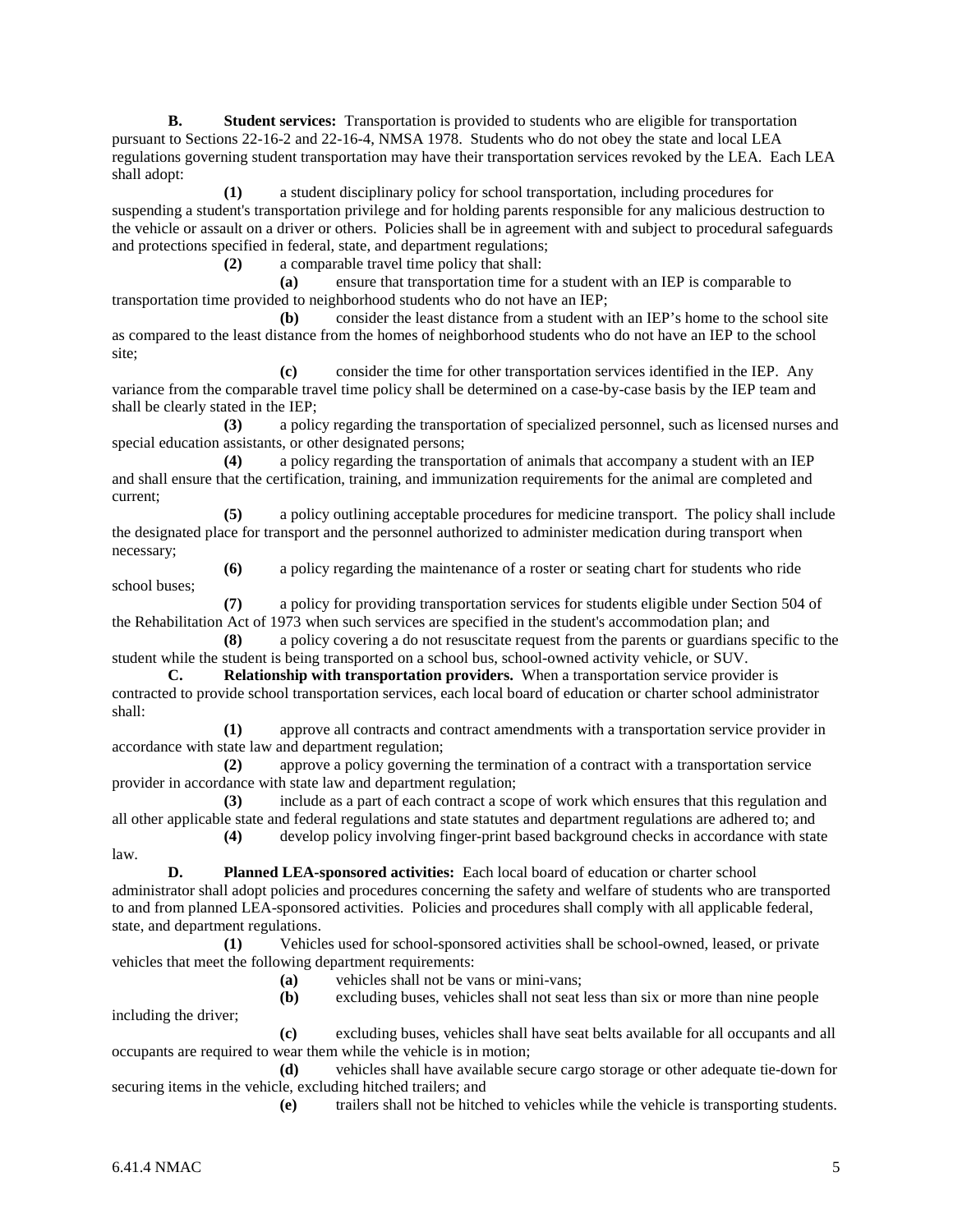**(2)** Policies and procedures shall include provision for the use of commercial common carrier buses, taking into account that commercial common carrier buses do not meet current New Mexico school bus construction standards and school bus phase-out pursuant to 6.40.2 NMAC.

**(3)** Policies and procedures shall include provisions for rest and relaxation for students and the driver(s) during the trip.

**(4)** Policies and procedures shall include procedures for releasing students on the planned activity trip to parents or guardians.

**(5)** Policies shall explicitly state that prior to and during work periods all drivers, school bus assistants, and substitute school bus assistants have not used and do not use alcoholic beverages, illegal substances, or legal substances which would impair the driver's or the assistant's ability to perform required duties. [6.41.4.8 NMAC - Rp, 6.41.4.8 NMAC, 3/27/2018]

## **6.41.4.9 RESPONSIBILITIES OF THE LEA:**

#### **A. General requirements:**

**(1)** The LEA shall designate a transportation administrator.

**(2)** The LEA shall observe all federal and state laws, department regulations, and local board of education policies and procedures. The LEA shall follow the New Mexico guide for school vehicle maintenance and safety audit program.

**(3)** Prior to providing services, the LEA shall ensure that each transportation service provider has a properly executed contract on a form approved by the department.

**(4)** The LEA shall direct drivers, school bus assistants, and substitute school bus assistants on meeting all transportation requirements of students' IEPs.

**(5)** The LEA shall, in accordance with applicable federal and state law and department regulation:

**(a)** verify qualifications which include fingerprint-based background checks and reference checks made and completed for the following positions:

- **(i)** school bus driver;
- **(ii)** substitute school bus driver;
- **(iii)** activity school bus driver;
- **(iv)** school-owned activity vehicle driver;
- **(v)** SUV driver;
- **(vi)** school bus assistant; and
- **(vii)** substitute school bus assistant;

**(b)** ensure proper training is provided by a qualified trainer and documented on the applicable pre-service training record as provided by the department. The training shall be completed prior to the drivers, school bus assistants, and substitute school bus assistants performing assigned duties; and

**(c)** ensure ongoing training is provided and continuing requirements for drivers, school bus assistants, and substitute school bus assistants are met pursuant to 6.41.4.13 NMAC.

**(6)** The LEA shall establish and provide to all drivers written procedures to be followed:

- **(a)** for immediate replacement of a vehicle when a vehicle fails pre-trip inspection;
	- **(b)** during inclement weather; and
	- **(c)** during school bus evacuation drills.

**(7)** The LEA shall provide to transportation service providers and drivers vital emergency information for all students with an IEP or special medical conditions. All vital emergency information shall be treated as a confidential record as provided by law.

**(8)** The LEA, shall be available until all school bus drivers have completed their trips and all students have been properly delivered.

**(9)** The LEA shall develop and implement a school transportation safety curriculum for students who ride school buses to and from planned LEA-sponsored activity trips.

**(10)** The LEA shall review for safety each student walk zone for each school on an LEA approved cycle. The review cycle shall not exceed five years.

**(11)** The LEA shall ensure that school bus evacuation drills are performed and documented once per semester.

**(12)** All school buses, activity school buses, and school-owned activity vehicles shall be alcohol, drug, and tobacco free areas. The LEA shall ensure that, prior to or during work periods, all drivers, school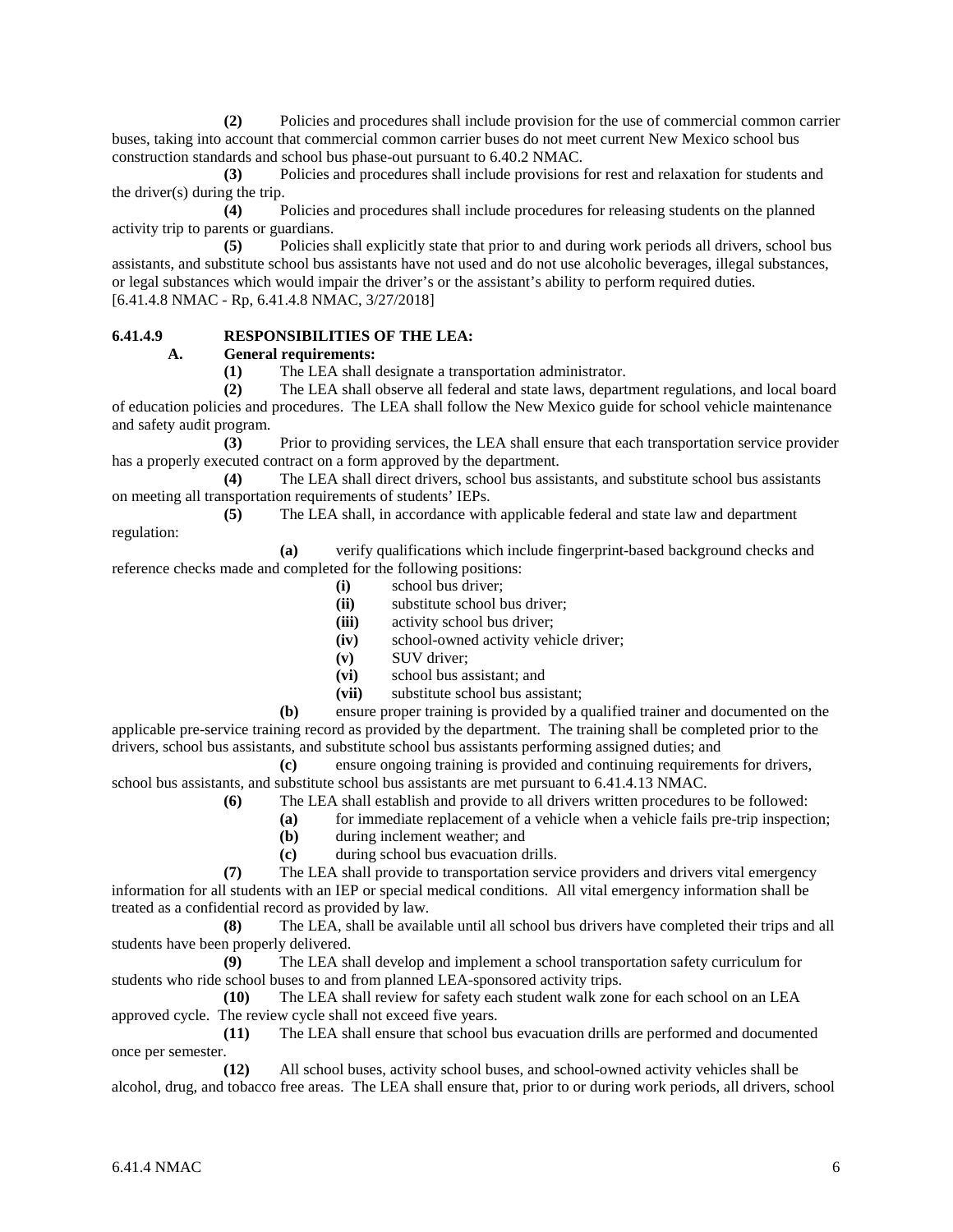bus assistants, and substitute school bus assistants shall not use alcoholic beverages, illegal substances, or legal substances which would impair the driver's or the assistant's ability to perform required duties.

**(13)** The transportation administrator shall ensure compliance with 49 CFR Part 382 by maintaining documentation including proof of contract and pools of driver names. Drivers who possess a CDL shall constitute a pool of names and the school-owned activity vehicle drivers shall constitute a separate pool of names for random drug and alcohol testing.

**(14)** The LEA shall arrange for and document in-service training that meets the department's required hours for applicable staff.

**B. Accidents:** In the event of a school bus accident or emergency, the LEA shall:

**(1)** promptly notify the department by telephone if a school bus is involved in an accident that results in the death, serious injury or hospitalization of any occupant of the school bus or other motor vehicle or a pedestrian;

**(2)** promptly notify the department if a school bus is involved in an accident in which possible mechanical failure may have been a contributing factor; and

**(3)** submit the uniform school bus accident and adjudication report to the department within seven calendar days of any accident.

# **C. Plan of action for emergencies:**

**(1)** The LEA or the transportation service provider shall provide to each driver a written plan of action in case of an emergency covering:

- **(a)** vehicle trouble requiring evacuation;
- **(b)** vehicle trouble not requiring evacuation;
- (c) passenger trouble requiring transportation personnel intervention;<br> **(d)** passenger trouble requiring police intervention: and
- passenger trouble requiring police intervention; and
- **(e)** passenger trouble requiring medical intervention.

**(2)** Student evacuation drills or adequate alternate instruction as provided in Paragraph (4) of Subsection C of 6.41.4.9 NMAC for to-and-from transportation services in a school bus shall:

- **(a)** be documented;
- **(b)** be conducted once per semester;
- **(c)** include all school bus drivers and substitute school bus drivers;
- **(d)** include all school bus assistants and substitute school bus assistants;
- **(e)** exempt students when they are limited in their capability to participate; and
- **(f)** include the following types of evacuation drills:
	- **(i)** occupants exit through the rear emergency door;
	- (ii) occupants exit through the front service door;<br>(iii) occupants in the front half of the school bus ex
	- **(iii)** occupants in the front half of the school bus exit through the front

service door and occupants in the back half of the school bus exit through the rear emergency door. If any emergency door is located mid-bus, it shall be considered the rear emergency door; and

**(iv)** occupants receive instructions on the proper use of roof hatches.

**(3)** Student evacuation drills or adequate alternate instruction as provided in Paragraph (4) of Subsection C of 6.41.4.9 NMAC for to-and-from transportation services in an SUV shall:

- **(a)** be documented;
- **(b)** be conducted once per semester;
- **(c)** include all SUV drivers and assistants;
- **(d)** exempt students when they are limited in their capability to participate; and
- **(e)** include the following types of evacuation drills:
	- **(i)** occupants exit through the nearest door;
	- **(ii)** occupants exit through driver-side doors only; and
	- **(iii)** occupants exit through passenger-side doors only.

**(4)** Adequate alternate instruction shall be verbal instruction on the location and operation of emergency exits and shall be presented by the driver to all vehicle occupants.

**D. School bus routes:** The LEA shall follow department regulations and procedures for the establishment and monitoring of school bus routes.

**(1)** Loading and unloading shall occur, whenever possible, off the roadway and so that students do not have to cross the roadway. When it is impossible for a school bus to completely pull off the roadway, the driver shall remain on the roadway and use procedures provided in Subsection D of 6.41.4.11 NMAC.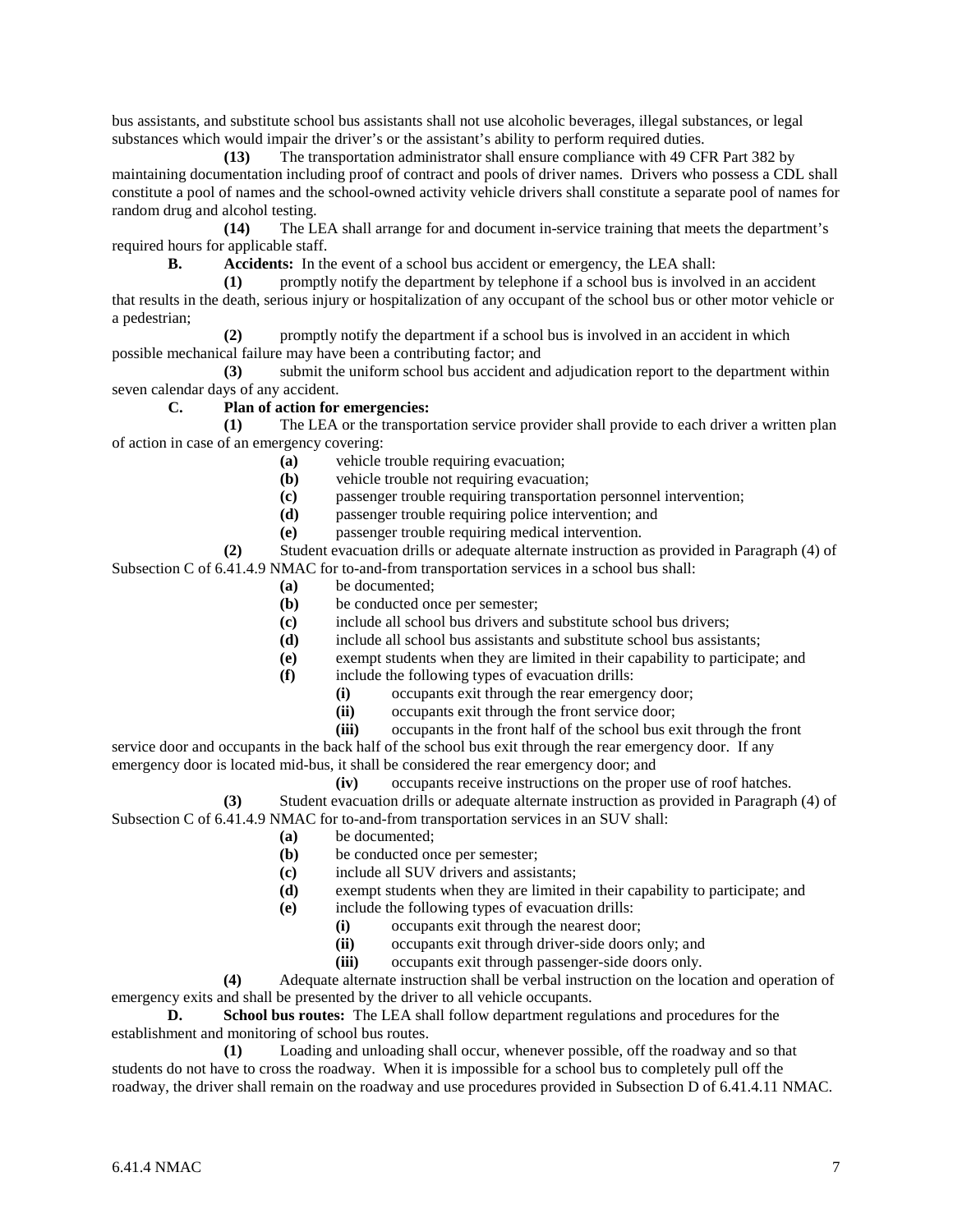**(2)** LEAs shall establish written procedures regarding adherence to school bus route pick-up and delivery times by both drivers and students. This information shall be available to parents and guardians of the students.

**(3)** The LEA shall review each school bus route on a district- approved cycle for safety and economy. The review cycle shall not exceed five years.

**(4)** The LEA shall comply with local board of education policy regarding the number of days allowed to re-configure a school bus route when a student's IEP has been modified and requires an adjustment to the student's transportation.

**(5)** The LEA shall establish a policy for the minimum time required for the school bus driver to wait for a student with an IEP who is receiving transportation as a related service to arrive at the school bus stop to be picked up. The policy shall also include information regarding the unloading of that student when returning the student to their school bus stop when a parent or guardian is not present to receive the student.

**E. Loading and unloading students at schools:**

**(1)** All school bus loading and unloading zones shall be properly marked by use of signs and pavement markings.

**(2)** The school bus loading and unloading zones shall be adequately staffed with designated personnel to monitor the loading and unloading of students.

**(3)** When loading and unloading, school buses shall be parked in a single file as close as possible to avoid students and other people from going between the school buses.

**(4)** Whenever possible, loading and unloading shall be done on school premises and separated from general vehicular traffic areas and playground areas.

**(5)** If loading or unloading must occur on the roadway, the school bus shall be stopped on the side of the roadway nearest the school. Alternating red flasher lights shall be activated when the school bus is stopped on the roadway.

**(6)** When loading, school buses shall be parked prior to dismissal time, if possible. School buses shall be parked in the order in which they arrive at the school.

**(7)** When loading or unloading students, the school bus parking brake shall be activated, the transmission shall be in neutral or in park, if equipped, and the engine off. Should the driver be required to leave the driver's seat, the keys shall be removed from the ignition switch. Exceptions to removing the key from the ignition switch include:

**(a)** school buses built after July 1, 2003 that are equipped with an interlock for wheel chair lifts; and

**(b)** school buses equipped with a child check safety system. In buses equipped with this system, the service door shall be closed when the driver leaves the driver's seat.

**(8)** The LEA shall review each school bus loading and unloading area at each school for safety on an LEA-approved cycle. The review cycle shall not exceed five years.

**F. School bus stops:** LEAs shall establish all school bus stops and, when appropriate, include involvement from a student's IEP team. The local public safety organization having jurisdiction shall also be included whenever necessary. Services shall be designed that safely, efficiently, and economically transport students.

**(1)** The LEA shall review each school bus stop for safety on an LEA approved cycle. The review cycle shall not exceed five years.

**(2)** School bus stops shall not be established where the view is obstructed to motorists for 500 feet in either direction. If, because of natural conditions, a stop must be established with a view of less than 500 feet, the LEA shall contact the state highway department or other agency having jurisdiction and request the installation of highway signage.

**(3)** School bus stops shall not be established on any interstate highway. If necessary, school bus stops shall be established on service or frontage roads adjacent to the interstate highway.

**(4)** School bus stops shall, whenever possible, be established so that students do not have to cross the roadway.

**(b)** at a railroad grade crossing where a stop-and-go traffic light controls movement

**(5)** School bus stops shall not be made:

**(a)** within 25 feet of any intersection.

of traffic; **(c)** at an abandoned railroad grade crossing which is marked with a sign indicating that the railroad is abandoned;

 $6.41.4$  NMAC  $8$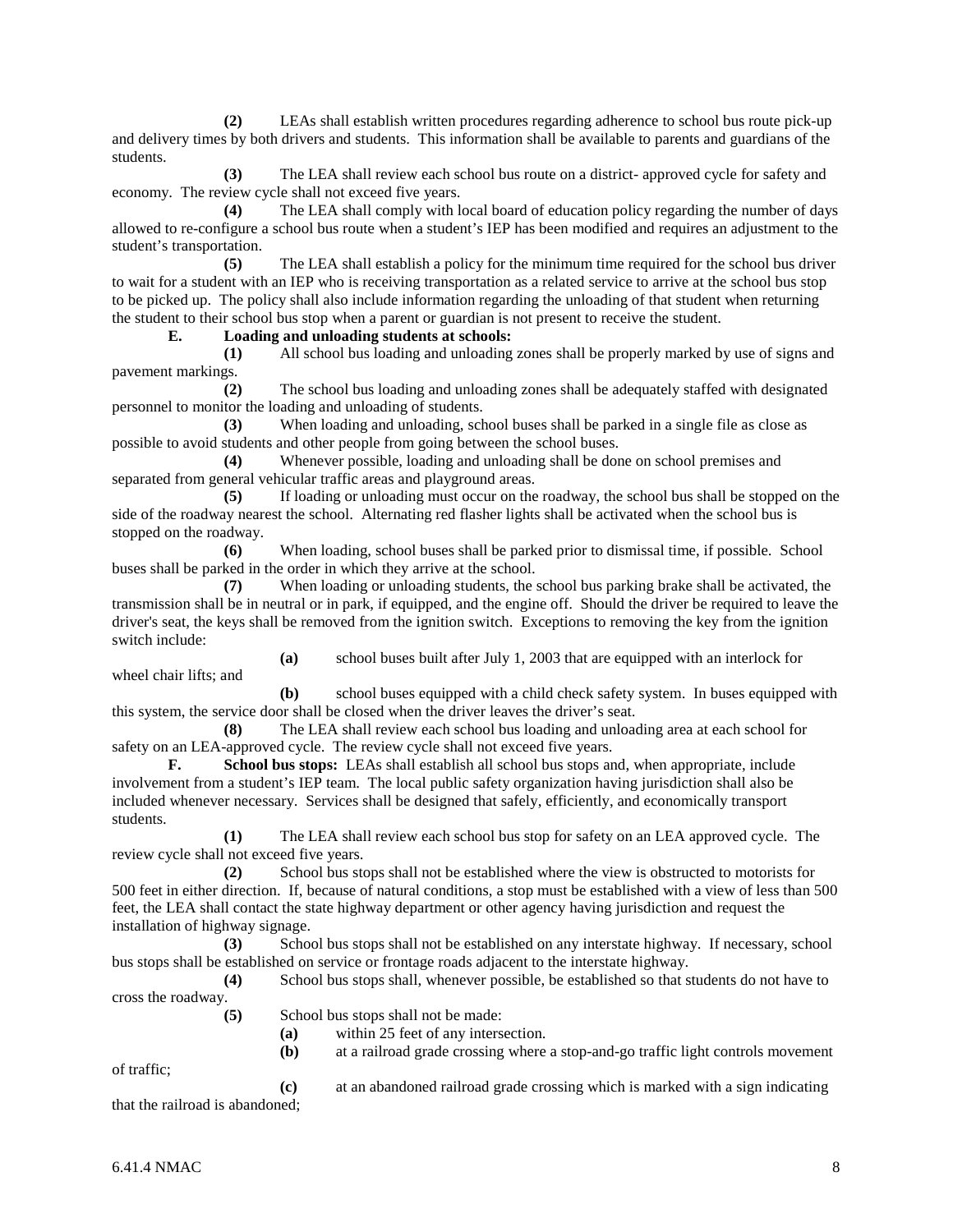**(d)** at an industrial or spur line railroad grade crossing marked with a sign reading

**(e)** at a railroad grade crossing used exclusively for industrial switching purposes within a business district or a streetcar crossing.

## **G. Identification of transportation needs for students with disabilities:**

**(1)** Transportation needs for students with an IEP who require transportation as a related service is determined by each student's IEP team and shall be included in the IEP.

**(2)** When modifications to standard transportation are necessary, transportation personnel shall be afforded the opportunity to participate in the development of the IEP. The IEP document shall clearly state the transportation needs or modification or both identified by the IEP team and, if applicable, transportation personnel. If circumstances require changes in services, any team member may request that the team reconvene to consider the student's transportation needs.

## **H. Provisions for transportation of students with disabilities:**

ensure:

"EXEMPT CROSSING"; or

**(1)** In providing transportation as a related service to a student with an IEP, the LEA shall **(a)** all alternatives are considered if, due to serious health or safety considerations,

an IEP team determines that a student with an IEP cannot be transported with neighborhood peers who are not disabled;

**(b)** time transporting a student with an IEP is comparable to that provided for nondisabled neighborhood peers, unless otherwise specified in the student's IEP;

**(c)** access to and from the designated pickup and drop-off point; and

**(d)** access to other educational and related services specified in the student's IEP.

**(2)** Confidentiality of IEP and student medical information shall apply when transportation as a related service is provided to a student with an IEP.

## **I. Provisions of transportation for children and youth in foster care:**

**(1)** The LEA shall develop and implement clear written procedures governing how transportation to maintain children in foster care in their school of origin when in their best interest will be provided, arranged, and funded for the duration of the time in foster care. The procedures shall:

**(a)** ensure that children in foster care needing transportation to the school of origin will promptly receive transportation in a cost-effective manner and in accordance with section 475(4)(A) of the Social Security Act;

**(b)** ensure that, if there are additional costs incurred in providing transportation to maintain children in foster care in their school of origin, the LEA will provide transportation to the school of origin if:

of such transportation;

**(ii)** the LEA agrees to pay for the cost of such transportation; or

**(iii)** the LEA and the local child welfare agency agree to share the cost of

**(i)** the local child welfare agency agrees to reimburse the LEA for the cost

such transportation; and

**(c)** include, in addition to state and local funds that may be available for transportation, certain federal funds, if allowable under the grants, may be available to cover additional transportation costs to maintain children in foster care in their schools of origin.

**(2)** LEAs shall provide transportation to maintain children in foster care in their school of origin even if it does not provide transportation for children that are not in foster care.

**(3)** LEAs shall provide or arrange for adequate and appropriate transportation of children in foster care to and from the school of origin while any disputes are being resolved.

**J. Provisions of transportation for homeless children and youth:**

**(1)** LEAs are responsible for reviewing and revising transportation policies that may act as barriers to the identification, enrollment, attendance or success in schools of homeless children and youth.

**(2)** McKinney-Vento Act requires homeless children and youth to receive transportation that is comparable to what is available to non-homeless students.

**(3)** LEAs shall adopt policies and practices to ensure that transportation is provided, at the request of the parent or guardian or in the case of the unaccompanied youth, the liaison, to and from the school of origin in accordance with the following requirements.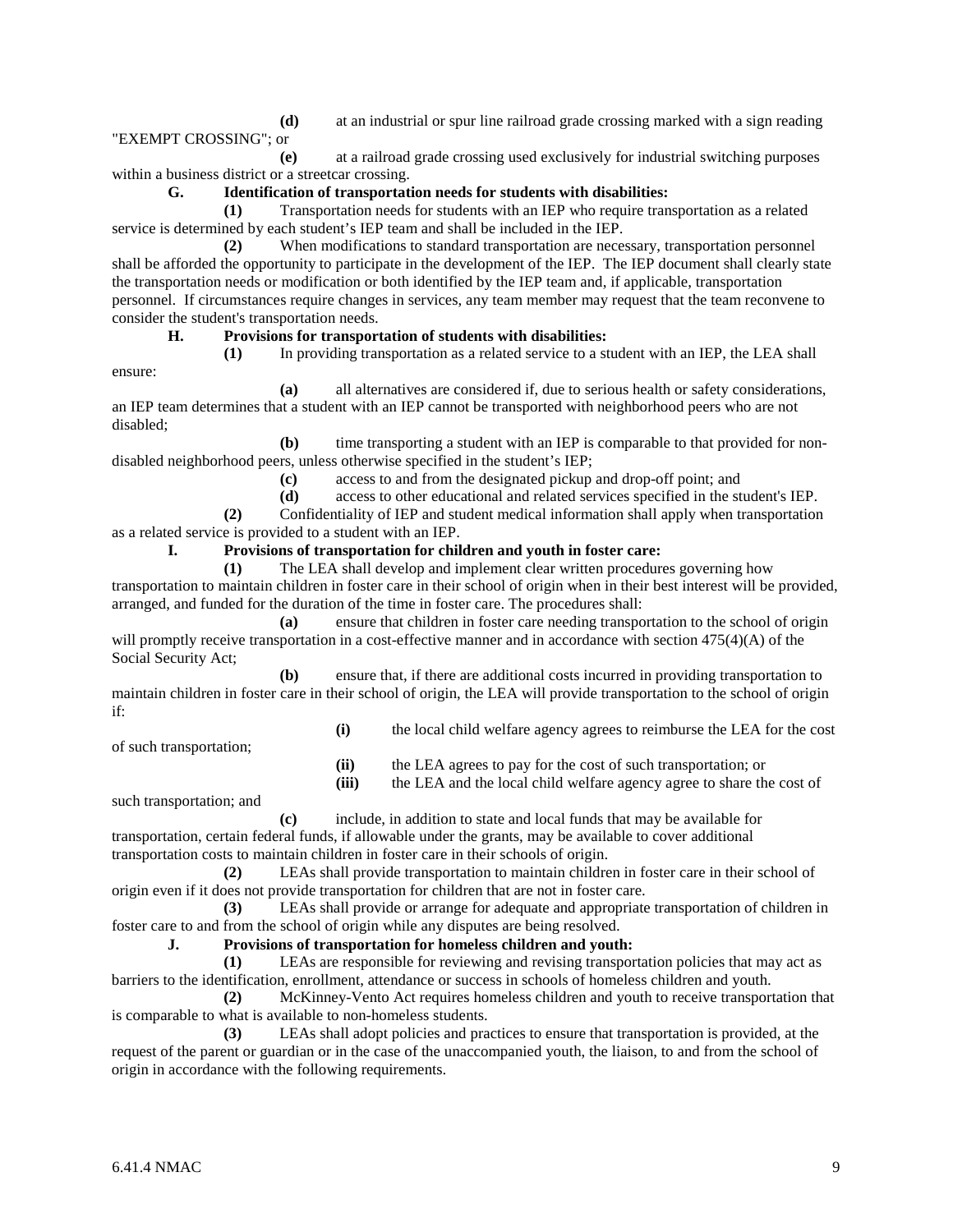**(a)** If the child or youth continues to live in the area served by the LEA in which the school of origin is located, that LEA shall provide or arrange for the child's or youth's transportation to and from the school of origin.

**(b)** If the child or youth continues their education in the school of origin but begins living in an area served by another LEA, the LEA of origin and the LEA in which the homeless child or youth is living must agree upon a method to apportion the responsibility and costs for providing the child or youth with transportation to and from the school of origin. If the LEAs cannot agree upon a method, the responsibility and costs for transportation are to be shared equally, pursuant to 6.42.2 NMAC.

**(4)** LEAs may use McKinney-Vento subgrant funds or Title I funds to defray the excess costs of transporting homeless children and youth to and from their school of origin.

**(5)** LEAs are required to provide adequate and appropriate transportation for homeless children and youth to and from the school of origin while enrollment disputes are being resolved.

**(6)** LEAs shall continue to provide transportation to and from the school of origin to formerly homeless children and youth who have become permanently housed for the remainder of the academic year during which the child or youth becomes permanently housed.

**K. Dispute resolution regarding the transportation of children in foster care and homeless children and youth:**

**(1)** To the extent feasible and appropriate, LEAs must ensure children in foster care remain in their school of origin while disputes are being resolved to minimize disruptions and reduce the number of moves between schools.

**(2)** Homeless children and youth shall be provided adequate and appropriate transportation to and from the school of origin while disputes are being resolved.

**(3)** LEAs shall work with child welfare agencies, unaccompanied youth liaisons, and parents and guardians to resolve disputes at the lowest level possible.

**(4)** If disputes are unable to be resolved at the local level, applicable parties may access dispute resolution procedures available at the department including those pursuant to 6.10.3 NMAC.

**L. Student behavior:**

**(1)** When a student's behavior on a school bus or at a designated school bus stop endangers the safety of others, the student shall be suspended from being transported according to LEA policies and department regulations.

**(2)** If an incident or behavior occurs involving a student with an IEP, the driver shall report each incident or behavior to the transportation administrator within 24 hours of the incident. Provisions for removal and reinstatement of transportation services for students with disabilities shall be specified in the LEA's policies and in the student's IEP. Any change in transportation as a related service must be made through the IEP process, and the procedural safeguards specified in department regulations shall apply. The transportation administrator shall report each incident or behavior within 24 hours of receiving the driver's report to the LEA's special education director or appropriate administrator. The incident or behavior shall be addressed by the student's IEP team.

**M. Process for pre-employment screening of initial commercial driver's license (CDL) driver applicants:** The employer shall adhere to all applicable federal, state, and department employment requirements.

**(1)** The employer shall verify the following documentation is in each driver applicant's file: **(a)** a complete LEA-approved application form that meets or exceeds federal, state

and department requirements;

**(b)** a copy of the driver applicant's current and valid driver's license, verified by the

**(c)** a fingerprint-based background check. Effective January 1, 2006, a person applying for full or part-time employment with an LEA or transportation service provider to operate a vehicle for the purpose of transporting students shall, at the person's own expense, submit to a fingerprint-based background check pursuant to Section 22-10A-5 NMSA 1978;

employment;

employer;

**(i)** the finger-print based background check shall be conducted prior to

**(ii)** the applicant shall not qualify if there is a conviction of any violation of the Controlled Substances Act;

**(iii)** the applicant shall not qualify if there is a conviction of child abuse pursuant to Section 30-6, NMSA 1978, Crimes Against Children and Dependents;

**(iv)** the applicant shall not qualify if there is a conviction of any other criminal offense in which a child was a victim as defined or prescribed by the offense;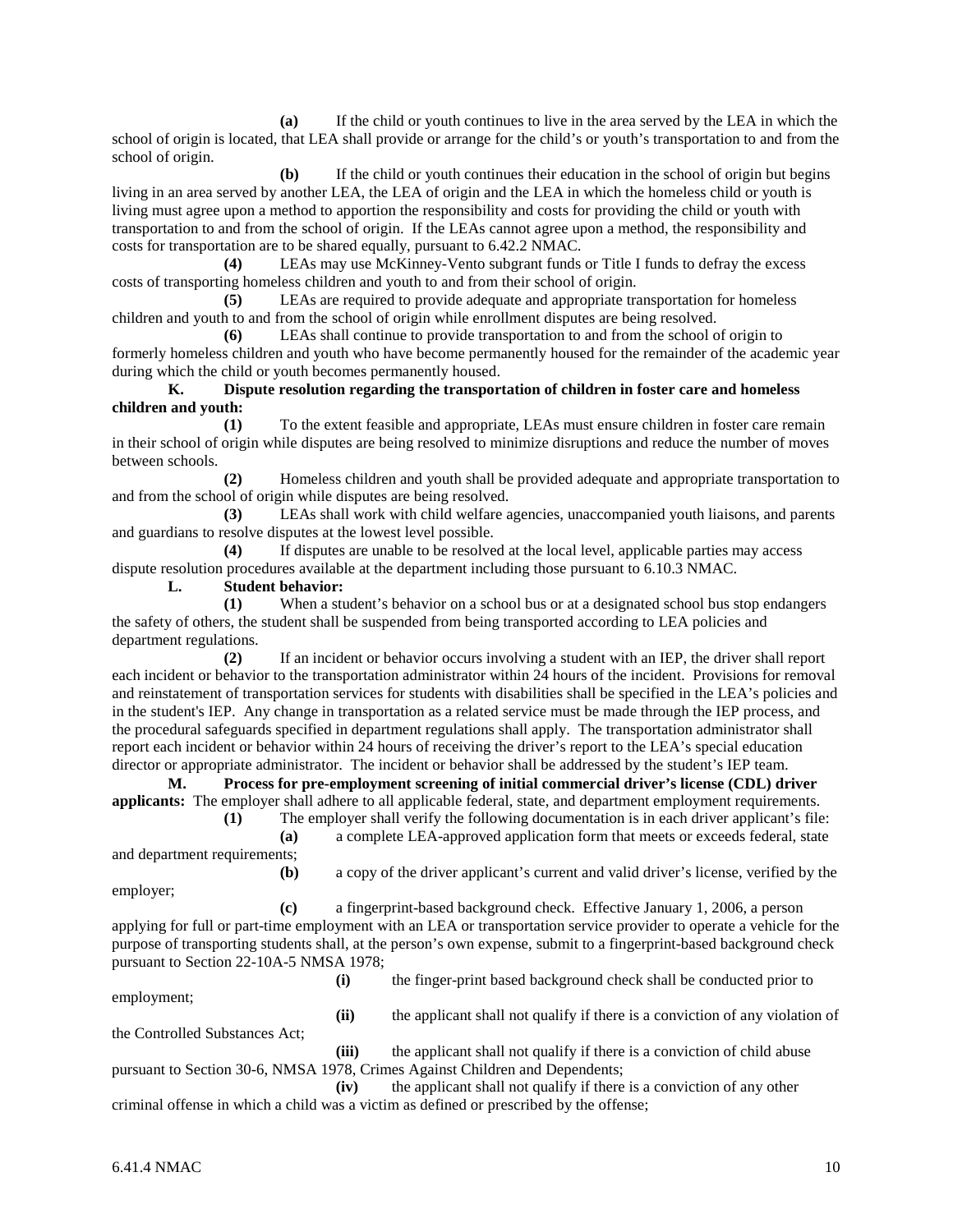**(v)** the employer shall maintain on file an agreement, authorization, and waiver and release form in addition to a criminal history affidavit on any newly-hired employee employed to operate a vehicle for the purpose of transporting students; and

**(vi)** the fingerprint-based background check requirement does not apply to any person who, as of January 1, 2006 was already engaged in full or part-time employment to operate a vehicle used to transport students, unless the employer's policies require it;

**(d)** a department of transportation (DOT) medical examiner's certificate indicating that a DOT physical examination was passed in accordance with DOT and federal motor carrier safety administration requirements. The DOT physical examination form that is current on the date of the examination must be used. The transportation administrator or the department may require a DOT physical examination be performed at any time, and the medical examiner's certificate shall be provided to all appropriate parties;

**(e)** a completed New Mexico school bus driver pre-service training record per the current SBDI manual provided by the department;

**(i)** an SBDI certified by the department shall conduct instruction using the current SBDI manual provided by the department;

**(ii)** all pre-service training shall be documented on the appropriate preservice training record as per the SBDI manual provided by the department;

**(iii)** pre-service training shall be administered in a 65-71 passenger type C school bus. When the driver applicant is expected to operate more than one size and type of school bus, training shall be given on the specific handling characteristics of each size and type of school bus the driver applicant may be assigned to drive once all pre-service training has been completed;

**(iv)** all behind the wheel instruction shall be administered under the supervision of an SBDI and without student passengers or other persons on board except other school bus driver applicants;

**(v)** observation time shall include riding in a school bus with a licensed school bus driver driving on a school bus route or in observation of other school bus driver applicants driving under the supervision of an SBDI. Observation time shall also include actual school bus route orientation with a licensed school bus driver; and

**(vi)** if the school bus driver applicant has completed a department-approved first aid and cardiopulmonary resuscitation (CPR) course taught by a certified instructor and the certificate is current, the certificate shall be provided to the transportation administrator. This shall satisfy the requirement for first aid and CPR training on the school bus driver pre-service training record. On-line courses are not acceptable;

**(f)** a printout of the driver applicant's current driving record through the New Mexico motor vehicle division or the national driver register or other states' motor vehicle divisions. Verification includes the driver applicant's eligibility to be a driver. The driver applicant shall not be eligible if their driving record shows the driver applicant has:

**(i)** been convicted of driving while intoxicated (DWI) or driving under the influence (DUI) of intoxicating liquor or drugs within three years of the date of application for employment;

**(ii)** been convicted of a DWI or DUI between three years and 20 years prior to the date of application for employment unless the person provides written verification from a licensed counselor or physician that the person has successfully completed an alcohol or drug abuse program. On-line programs are not acceptable;

(iii) been convicted two or more times for DWI or DUI;<br>(iv) had their driver's license suspended or revoked with

had their driver's license suspended or revoked within five years of the date of application for employment for any serious traffic offense;

**(v)** been convicted of more than three serious traffic offenses within three years of the date of application for employment; or

**(vi)** been convicted of any felony within the previous 10 years, or there exist other reasonable grounds related to the services of transporting students rendering the applicant ineligible; **(g)** a copy of the CDL test results, if available.

**(2)** The employer shall make available to each driver applicant at the time of hiring a current copy of 6.41.4 NMAC and any applicable LEA handbooks.

**N. Process for pre-employment screening of returning CDL driver applicants:** The employer shall adhere to all applicable federal, state and department employment requirements.

**(1)** A returning CDL driver applicant shall: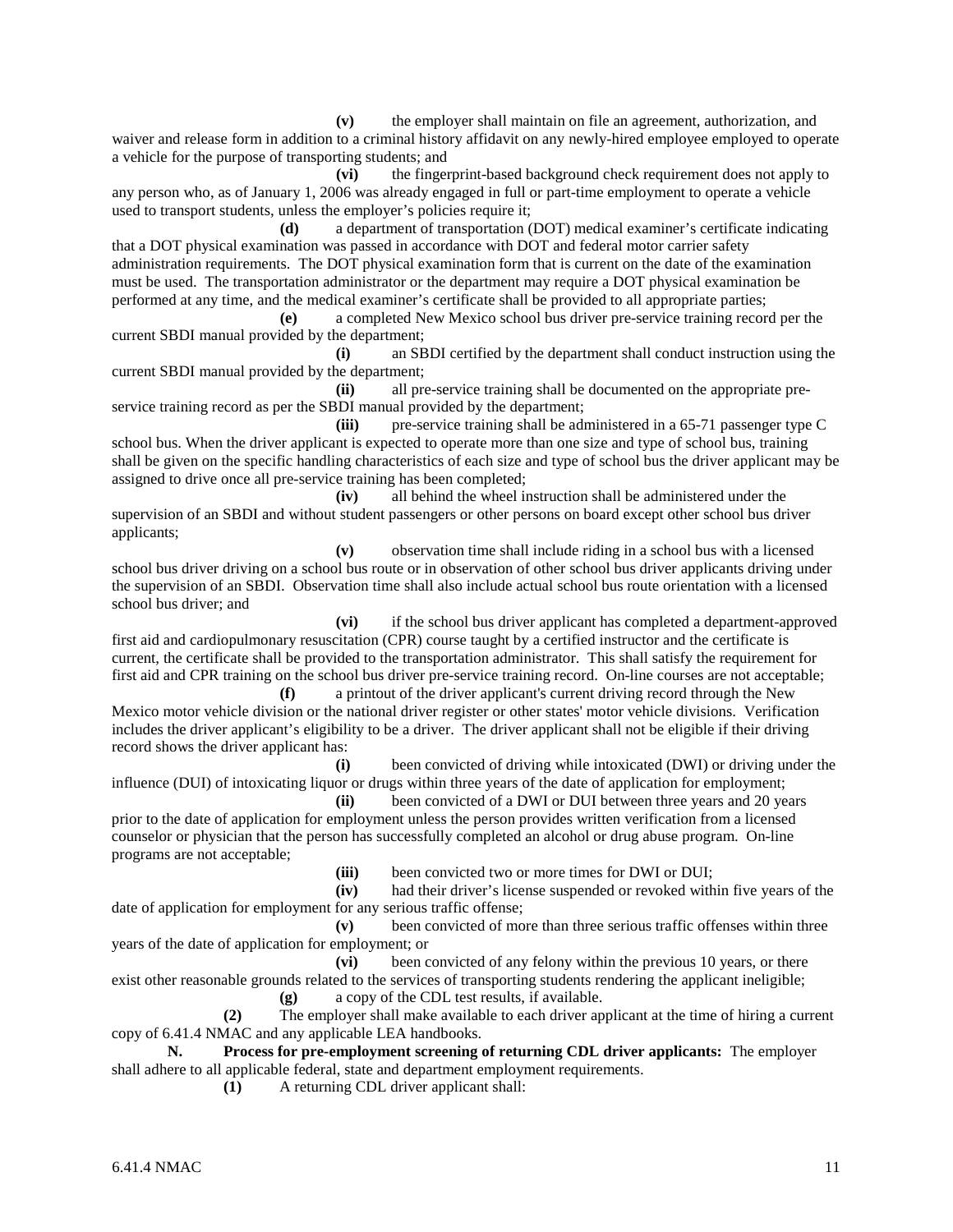**(a)** provide a completed New Mexico school bus driver pre-service training record provided by the department or certificates of training conducted by the department prior to 2000; and

**(b)** complete the training as outlined on the New Mexico returning school bus driver pre-service training record per the current SBDI manual provided by the department.

**(2)** A returning CDL driver applicant that cannot provide either a New Mexico school bus driver pre-service training record provided by the department or certificates of training conducted by the department prior to 2000 must complete the process for pre-employment screening of initial commercial driver's license (CDL) driver applicants pursuant to Subsection M of 6.41.4.9 NMAC.

**(3)** The employer shall verify that the following is completed and in each returning driver applicant's file:

**(a)** documentation pursuant to the requirements listed in Paragraph (1) of Subsection M of 6.41.4.9 NMAC; and

**(b)** a completed New Mexico returning school bus driver pre-service training record.

**(4)** The employer shall make available documents pursuant to Paragraph (2) of Subsection M of 6.41.4.9 NMAC.

**O. Process for pre-employment screening of school-owned activity vehicle driver applicants:**  The LEA shall adhere to all federal, state and department employment requirements when employing a schoolowned activity vehicle driver.

**(1)** The LEA shall verify the following documentation is in each driver applicant's file:

**(a)** a completed employment application form that meets or exceeds federal, state and department requirements unless the applicant is currently employed by the LEA;

**(b)** documentation pursuant to requirements listed in Subparagraphs (b), (c) and (f) of Paragraph (1) of Subsection M of 6.41.4.9 NMAC;

**(c)** a current medical examiner's certificate indicating that a physical examination was passed using the DOT physical examination form that is current as of the date of the examination. The transportation administrator or the department may require a physical examination be performed at any time. The medical examiner's certificate shall be provided to all appropriate parties;

**(d)** a completed New Mexico school-owned activity vehicle driver pre-service training record per the current SBDI manual provided by the department;

**(i)** training shall be provided by an SBDI with activity vehicle (AV) certification by the department or an activity vehicle instructor (AVI) certified by the department using the current SBDI manual provided by the department;

**(ii)** as part of the pre-service training, the driver applicant must complete a defensive driving course (DDC) that is nationally recognized and approved by the department. In lieu of AVcertified SBDI or AVI DDC training, a certificate of completion of a DDC course that is approved by the department may be accepted. The certificate of completion shall be dated within four years of the driver applicant's date of application; and

**(iii)** as part of the pre-service training, the driver applicant must complete a department-approved first aid and CPR course taught by a certified instructor. A certificate from the completed course shall be provided to the transportation administrator. If the driver applicant has a current certificate from a department-approved complete first aid and CPR course, this shall satisfy the requirement. On-line courses are not acceptable.

**(2)** The employer shall make available documents pursuant to Paragraph (2) of Subsection M of 6.41.4.9 NMAC.

**P. Process for pre-employment screening of school bus assistant and substitute school bus assistant applicants:** The employer shall adhere to all applicable federal, state, and department employment requirements.

**(1)** The employer shall maintain the following documentation in each school bus assistant and substitute school bus assistant's file:

**(a)** a completed employment application form that meets or exceeds federal, state and department requirements unless the applicant is currently employed by the LEA;

**(b)** a fingerprint-based background check pursuant to the requirements listed in Subparagraph (c) of Paragraph (1) of Subsection M of 6.41.4.9 NMAC;

**(c)** a physical examination record;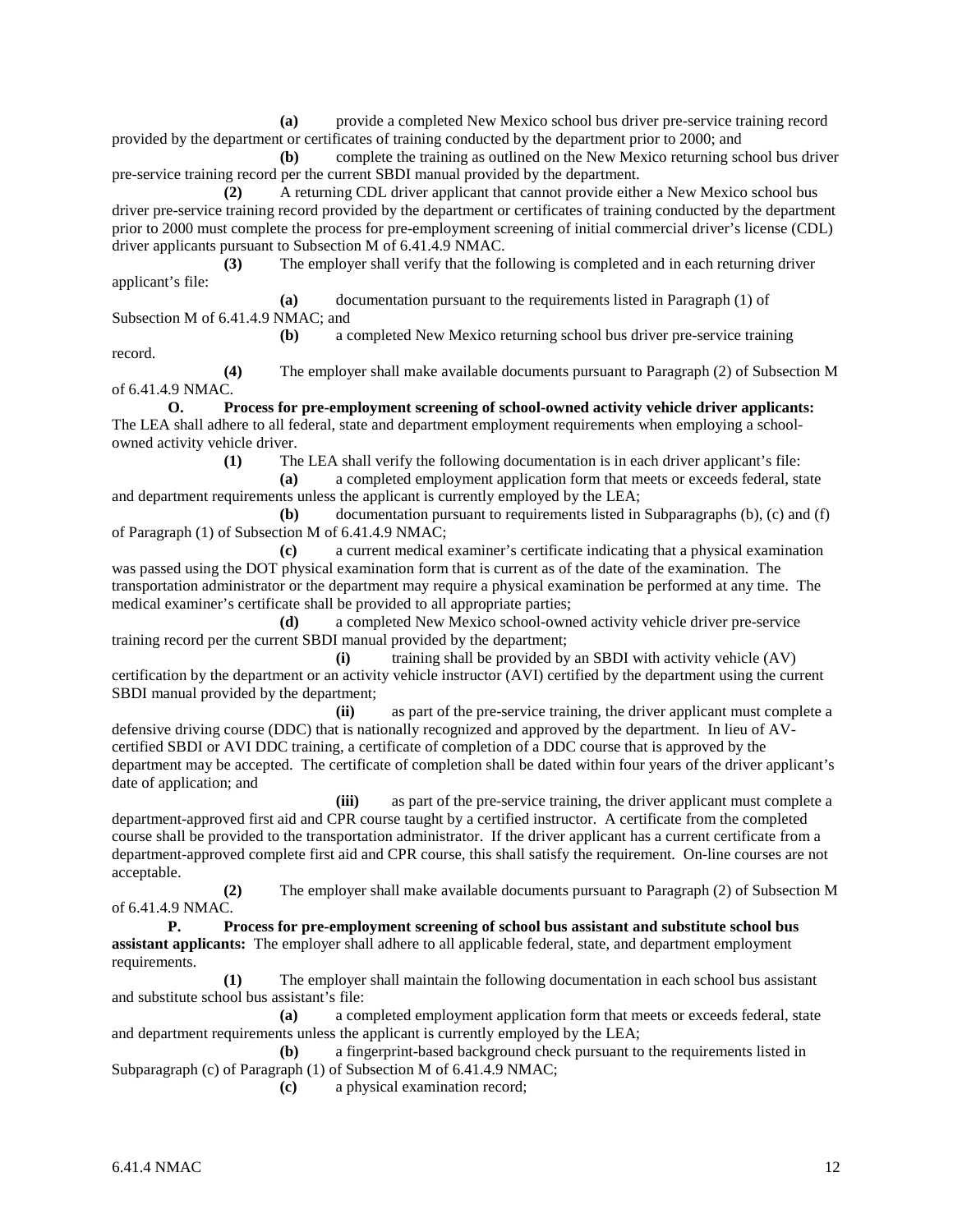performing duties; and

**(i)** the physical examination shall be completed before the assistant begins

**(ii)** the transportation administrator or the department may require a new physical examination be performed at any time;

**(d)** a completed New Mexico school bus assistant pre-service training record in accordance with the SBDI manual as provided by the department; and

**(e)** a current first aid and CPR certificate. On-line first aid and CPR courses are not acceptable.

**(2)** The applicant shall not qualify if they have:

**(a)** been convicted of any felony within the previous 10 years, or there exist other reasonable grounds related to the services of transporting students rendering the applicant ineligible;

**(b)** a conviction for any violation of the Controlled Substances Act;

**(c)** been convicted of child abuse pursuant to Section 30-6, NMSA 1978, Crimes Against Children and Dependents; or

**(d)** been convicted of any other criminal offense in which a child was a victim as defined or prescribed by the offense.

**(3)** The employer shall make available documents pursuant to Paragraph (2) of Subsection M of 6.41.4.9 NMAC.

**Q. Continuing standards for drivers:** Any individual who currently drives a vehicle transporting students shall no longer be eligible to transport students:

**(1)** for three years if they receive a conviction for DWI or DUI. They may requalify if a written verification from a licensed counselor or physician is provided that the person has successfully completed an alcohol or drug abuse program. On-line programs are not acceptable. They are permanently ineligible if they have two or more DWI or DUI convictions;

**(2)** for five years if they receive a suspension or revocation of driver's license for any serious

**(3)** for three years if they receive convictions for more than three serious traffic offenses; or **(4)** if they receive any convictions pursuant to Paragraph (2) of Subsection P of 6.41.4.9

NMAC.

traffic offense**;**

**R. Background check requirements for drivers, school bus assistants, and substitute school bus assistants:** The background check requirements pursuant to 6.41.4.9 NMAC, shall not apply to anyone who, as of January 1, 2006 was already engaged in full or part time employment to operate a vehicle to transport students. LEAs may require additional background check information.

**S. Required documentation for files:** In addition to the required pre-employment screening documentation pursuant to 6.41.4.9 NMAC, the documentation below shall be maintained in the employee's file.

**(1)** Employee files for school bus drivers, substitute school bus drivers and activity bus drivers shall include:

**(a)** a copy of current CDL;

**(b)** a current medical examiner's certificate for a DOT physical examination;

**(i)** a DOT physical examination shall be renewed every 24 months from the date of the last examination, or earlier as requested by a licensed medical professional;

- - **(ii)** the current DOT physical examination form must be used; and **(iii)** additional DOT physical examinations may be requested by the

employer or the department;

**(c)** a driving record printed annually then verified for eligibility. The driver's current driving record shall be obtained through the New Mexico motor vehicle division or the national driver register or other states' motor vehicle division. The driver shall no longer be eligible:

**(i)** for three years if they receive a conviction for DWI or DUI. They may requalify if a written verification from a licensed counselor or physician is provided that the person has successfully completed an alcohol or drug abuse program. On-line programs are not acceptable. They are permanently ineligible if they have two or more DWI or DUI convictions;

**(ii)** for five years if they receive a suspension or revocation of their driver's license for any serious traffic offense;

(iii) for three years if they receive convictions for more than three serious traffic offenses; or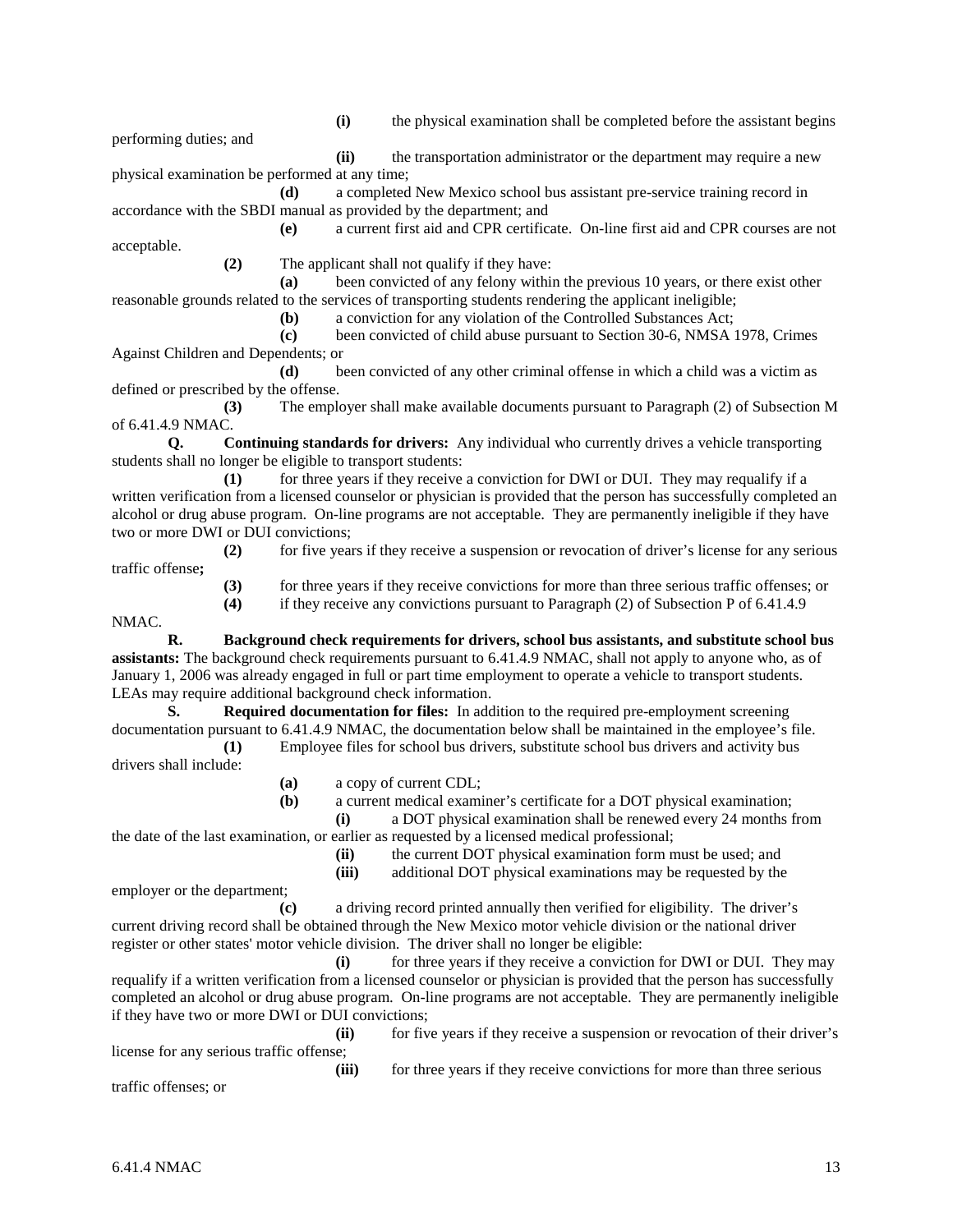**(iv)** for 10 years if they receive a conviction for any felony or there exist other reasonable grounds related to the services of transporting students rendering the applicant ineligible;

**(d)** documented in-service training as per the department's requirements;

**(i)** in-service training shall be pro-rated for newly-hired school bus

drivers, substitute school bus drivers, and activity bus drivers for their first year of employment for the number of quarters employed. Quarters during the calendar year are as follows: January 1 to March 31; April 1 to June 30; July 1 to September 30; and October 1 to December 31;

**(ii)** to remain qualified, school bus drivers, substitute school bus drivers, and activity bus drivers shall complete a total of eight hours in-service training per semester. Semesters during the calendar year are as follows: January 1 to June 30 and July 1 to December 31;

**(iii)** in-service training shall be documented by the transportation administrator or designee with the date of training, hours trained, trainer's name, printed and signed name of attendees, and topic or topics discussed. Such documents shall be stored in files maintained by the employer,

**(iv)** drivers who do not complete the required hours of in-service training per semester are disqualified from duty until those hours of in-service training are completed. The department may determine the in-service training topics.

**(2)** Employee files for school-owned activity vehicle drivers shall include:

**(a)** a copy of current driver's license;

**(b)** a current medical examiner's certificate indicating that a physical examination in accordance with DOT and federal motor carrier safety administration requirements was passed;

**(i)** the DOT physical examination form that is current on the date of the examination must be used; and

**(ii)** additional physical examinations on the DOT form may be requested by the employer or the department;

**(c)** a driving record printed annually then verified for eligibility pursuant to the requirements listed in Subparagraph (c) of Paragraph (1) of Subsection S of 6.41.4.9 NMAC.

**(3)** Employee files for school bus assistants and substitute school bus assistants shall include:

**(a)** a copy of current first aid and CPR certificate; and

**(b)** documented in-service training pursuant to the requirements listed in

Subparagraph (d) of Paragraph (1) of Subsection S of 6.41.4.9 NMAC.

**T. Planned LEA-sponsored activity trips:** When a planned LEA-sponsored activity trip involves more than 18 people, including the drivers, or would require more than two school-owned activity vehicles to transport students during the same time frame to the same destination, the LEA shall use an activity school bus. Passenger management, as described in Paragraph (7) of Subsection T of 6.41.4.9 NMAC, shall not be an additional responsibility of the driver of the activity bus or a school bus assistant on a planned LEA-sponsored activity trip.

**(1)** When an activity bus is used for a planned LEA-sponsored activity trip:

**(a)** the activity bus shall meet the requirements pursuant to 6.40.2 NMAC;

**(b)** the activity bus shall not carry more than the manufacturer-rated seating

capacity;

**(c)** the employer shall not use a school bus assigned to a school bus route to provide transportation for any planned LEA-sponsored activity trips if doing so will interfere with its operation on its assigned school bus route;

**(d)** the employer shall not temporarily reassign any students from one school bus route to another school bus route in order to free-up a school bus for a planned LEA-sponsored activity trip; and

- **(e)** on an activity bus that includes transporting equipment:
	- **(i)** items shall not occupy needed seating space;

**(ii)** items shall not be placed in the driver's compartment;

- **(iii)** all items shall be properly secured; and
- **(iv)** aisle and exits shall not be blocked.

**(2)** When a school-owned activity vehicle is used on a planned LEA-sponsored activity trip:

**(a)** the school-owned activity vehicle shall meet applicable federal motor vehicle

safety standards (FMVSS);

**(b)** the driver operating a school-owned activity vehicle shall meet all requirements for school-owned activity vehicle drivers, pursuant to Subsection O of 6.41.4.9 NMAC;

**(c)** the school-owned activity vehicle shall not carry more than the manufacturerrated seating capacity;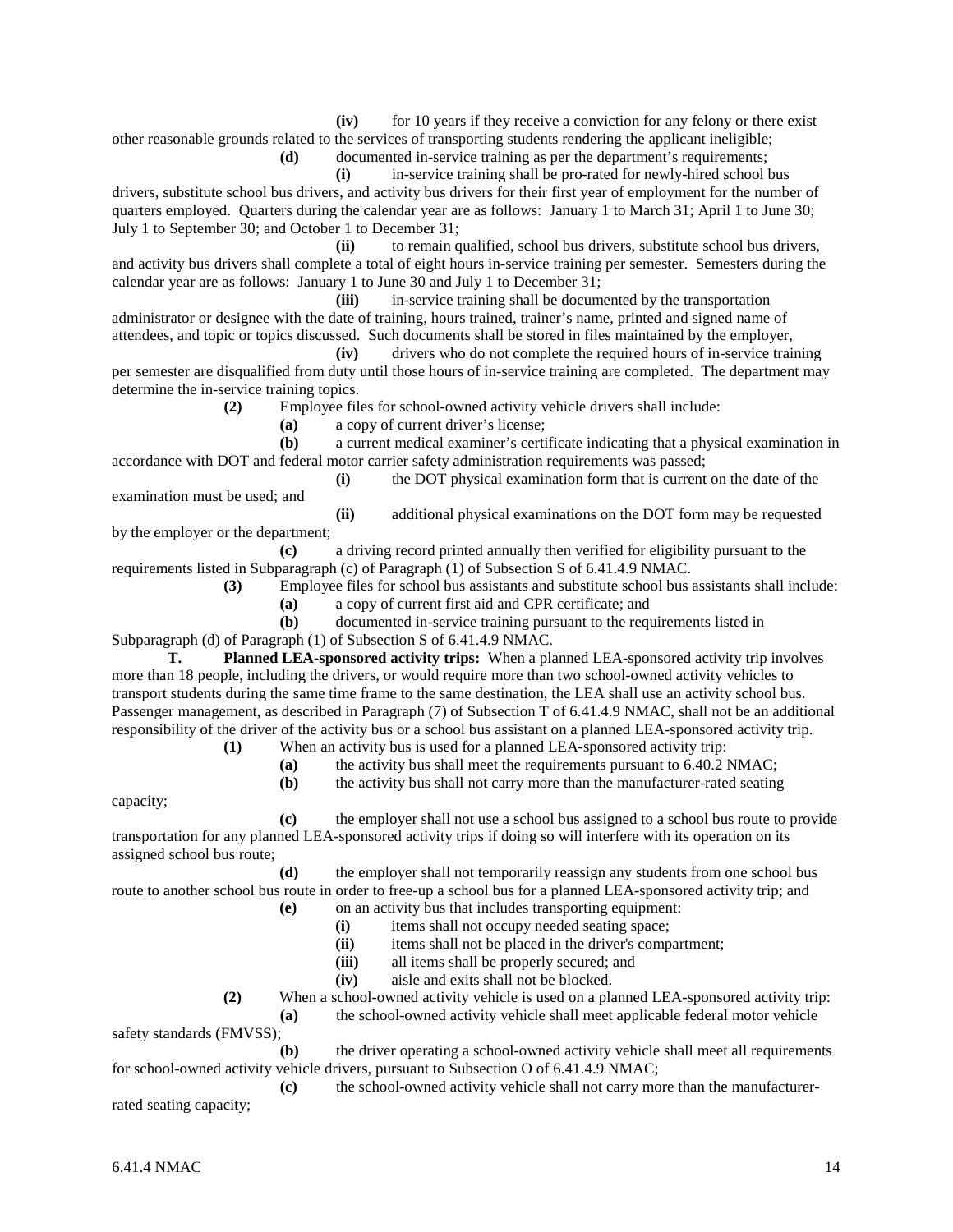**(d)** the school-owned activity vehicle shall meet the following criteria:

**(i)** the school-owned activity vehicle shall not be vans or mini-vans;

**(ii)** the school-owned activity vehicle shall not seat less than six and no more than nine people including the driver;

**(iii)** the school-owned activity vehicle shall have seat belts available for all occupants, and all occupants are required to wear them while the vehicle is in motion;

**(iv)** the school-owned activity vehicle shall have available a cargo net or other adequate tie-down for securing items in the vehicle; excluding hitched trailers;

vehicle is transporting students;

**(v)** trailers shall not be hitched to school-owned activity vehicles while the

**(vi)** the school-owned activity vehicle shall not exceed the manufacturer's gross vehicle weight rating (GVWR) as specified on the vehicle license and registration form; the GVWR includes the weight of the passengers and luggage; and

**(vii)** the school-owned activity vehicle shall be in compliance with all applicable federal, state, and department regulations, and with child restraint guidelines from the national highway traffic safety administration (NHTSA);

**(e)** on a school-owned activity vehicle that includes transporting equipment shall transport equipment pursuant to the requirements listed in items (i), (ii), and (iii) of Subparagraph (e) of Paragraph (1) of Subsection T of 6.41.4.9 NMAC;

**(f)** the school-owned activity vehicle shall be replaced in accordance with the LEA's policy which defines the replacement cycle for school-owned activity vehicles.

**(3)** The following time limits shall apply to drivers of planned LEA-sponsored activity trips.

**(a)** A driver shall not have more than eight hours continuous driving time and no more than 10 hours total driving time.

**(b)** A driver shall not be permitted to be on-duty more than 15 hours in a 24-hour

period. time.

**(c)** A driver shall have eight consecutive off-duty hours before resuming on-duty

**(d)** A driver is considered off-duty if relieved of all duties and responsibilities for the care and custody of the vehicle, its accessories, cargo, and passengers.

**(4)** An activity trip ticket that documents and authorizes the activity trip shall be prepared, signed by the LEA, and provided to the driver if the planned LEA-sponsored activity trip requires travel outside of the LEA's geographic boundary.

**(5)** LEAs are not required to have an activity trip ticket if a commercial common carrier is used to transport students on a planned LEA-sponsored activity trip. However, the LEA shall maintain a copy of the contract for the transportation services for the planned LEA-sponsored activity trip.

**(6)** Drivers shall be informed of and responsible for the following while driving on planned LEA-sponsored activity trips in addition to the applicable responsibilities of drivers pursuant to 6.41.4.11 NMAC: **(a)** compliance with all federal, state, department and employer policies and

regulations;

**(b)** care of and safe and efficient operation of the school bus or school-owned

activity vehicle at all times;

**(c)** performance and documentation of a thorough pre-trip inspection of the vehicle and special equipment prior to departure, unless completed and documented by other qualified personnel;

**(d)** conducting an emergency evacuation drill or providing adequate alternate instruction to all passengers prior to departure. An LEA-approved document shall be provided to the driver for the driver and the sponsor to sign in evidence that such has been completed before beginning each planned LEAsponsored activity trip;

**(e)** ensuring the safety of all passengers while they are in the school bus or schoolowned activity vehicle;

**(f)** ensuring all passengers are properly seated with seat belts in use when the driver is operating a school-owned activity vehicle;

**(g)** maintaining an activity trip ticket when one is required. The driver shall, upon request, show the signed activity trip ticket to any state police officer or other law enforcement officer, DOT officer, or staff member of the department;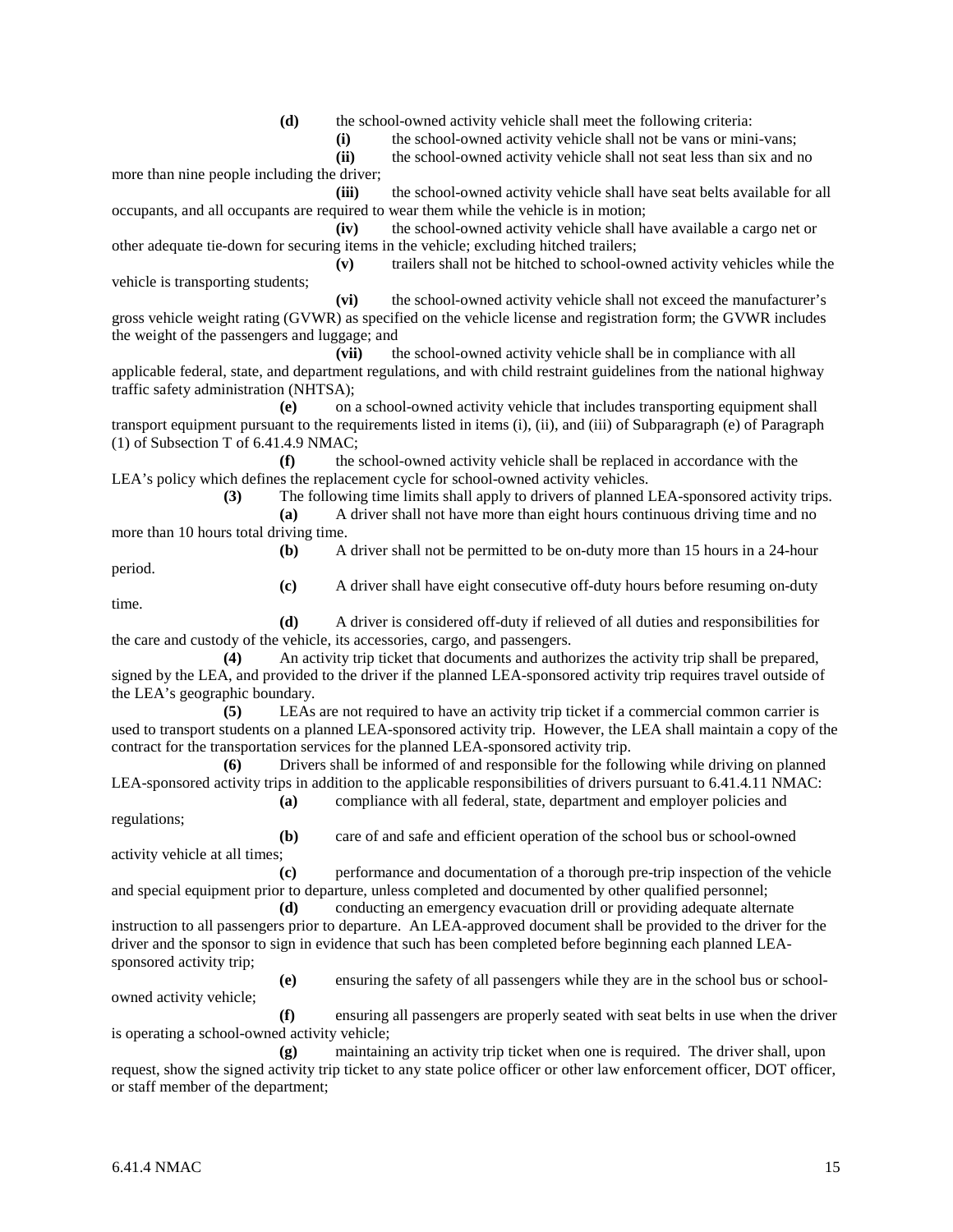**(h)** notifying the transportation administrator or designee and obtaining their approval prior to incorporating a change if there are any changes in the route or itinerary;

arise;

**(i)** notifying the transportation administrator or designee of all emergencies that

**(j)** maintaining and submitting to designated employer personnel all records pertinent to the planned LEA-sponsored activity trip including signed documentation that adequate emergency evacuation instruction was conveyed to all passengers;

**(k)** ensuring that prior to departure and the return journey, the school bus or schoolowned activity vehicle is clean, completely serviced, and inspected, noting the condition of the vehicle in writing on the appropriate form and signing the form;

**(l)** ensuring the school bus or school-owned activity vehicle shall not be fueled while passengers are on board unless there are exceptional circumstances when it is impractical to unload;

**(m)** ensuring that no students remain on the school bus or school-owned activity vehicle unless the driver or a school sponsor is on board. At the conclusion of the planned LEA-sponsored activity trip, ensure that no one is on the school bus or school-owned activity vehicle; and

**(n)** ensuring that the sponsors are actively supervising students on the bus.

**(7)** School sponsors shall be notified of the following responsibilities for each planned LEAsponsored activity trip:

**(a)** preparing and submitting activity trip requests in accordance with federal, state and department regulations as well as the LEA's policies;

**(b)** ensuring there are an adequate number of disciplinary staff;

- **(c)** notifying the transportation administrator or designee of any schedule changes;
- **(d)** assuring that student(s) are at the departure point(s) at the appointed time;
- **(e)** supervising the loading and unloading of the vehicle;
- **(f)** maintaining a student roster and taking roll each time students load onto the

vehicle;

**(g)** assuring the orderly conduct and discipline of students on and off the vehicle;

**(h)** supervising and maintaining control of student passengers in case of an

emergency;

**(i)** providing for adequate rest stops;

**(j)** making all arrangements on overnight planned LEA-sponsored activity trips for meals and lodging, including the driver's meals and lodging.

**(8)** Planned LEA-sponsored activity trips shall be paid from budgeted LEA-sponsored activity funds and not from current fiscal year to-and-from transportation funds.

**(9)** The LEA shall adopt a policy that addresses out-of-state transportation for planned LEAsponsored activity trips. LEAs shall use the guidelines for school-owned activity vehicles provided in 6.41.4 NMAC whenever possible

**U. Training:**

**(1)** Transportation administrators shall provide training for other LEA employees who are responsible for supervision of the school transportation program and school employed drivers.

**(2)** A minimum of two hours of in-service training is required annually. The contents of the training will be determined by the department.

[6.41.4.9 NMAC - Rp, 6.41.4.9 NMAC, 3/27/2018]

## **6.41.4.10 REQUIREMENTS OF TRANSPORTATION SERVICE PROVIDERS:**

**A. General requirements:** The transportation service providers shall:

**(1)** Cooperate with the LEA administration to provide safe and efficient transportation services for all eligible students;

**(2)** keep all required vehicle maintenance records;

**(3)** hire all school bus drivers, substitute school bus drivers, activity school bus drivers, school bus assistants, and substitute school bus assistants in accordance with LEA policies, federal, state, and department regulations, and Section 22-10-3.3 NMSA 1978;

**(4)** maintain all school bus driver, substitute school bus driver, activity school bus driver, school bus assistant, and substitute school bus assistant files with required documentation in accordance with federal, state and department regulations;

**(5)** hire mechanics and office support personnel;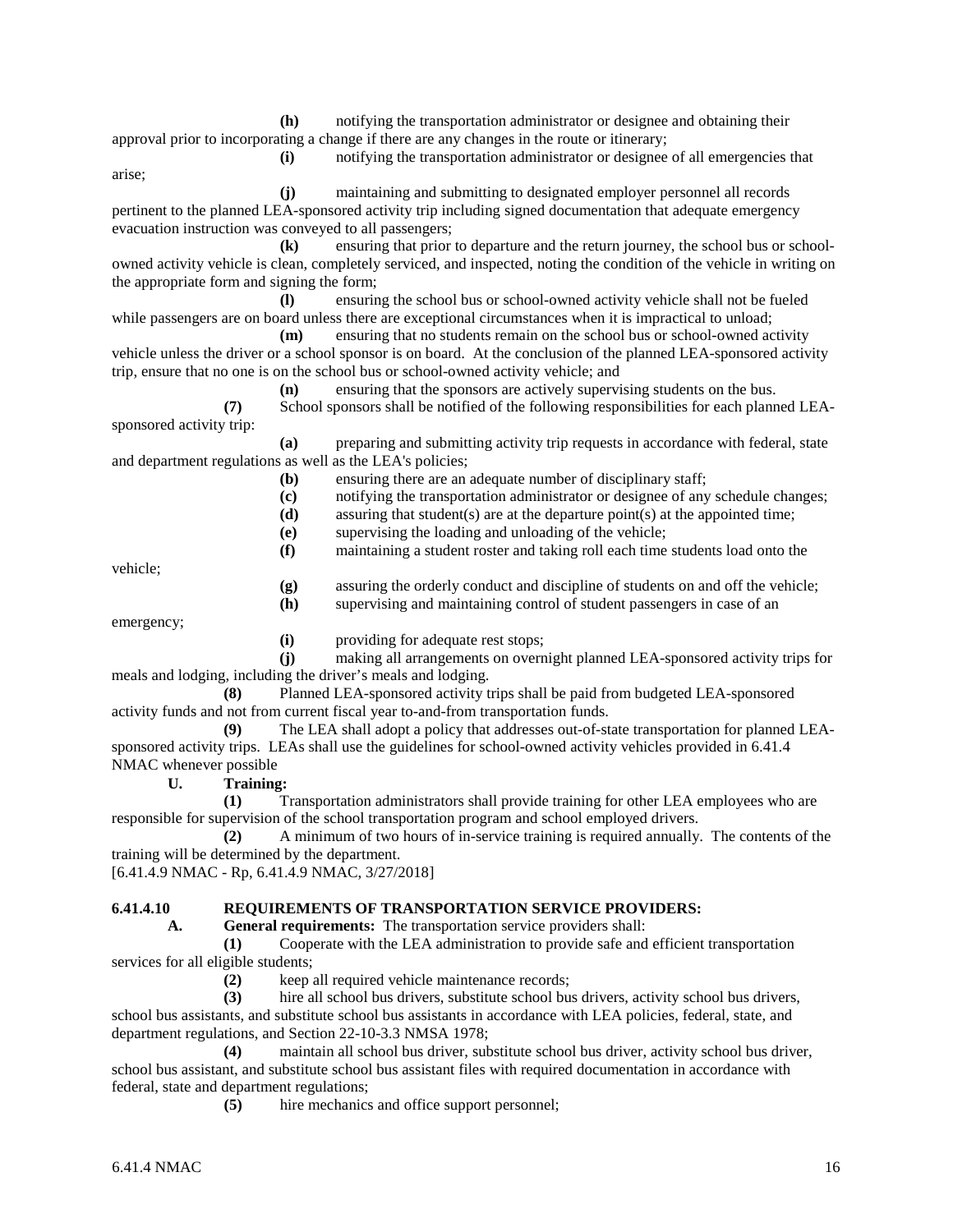- **(6)** provide to all drivers written procedures to be followed:
	- **(a)** during inclement weather; and
	- **(b)** during school bus evacuation drills;

**(7)** provide to each driver an LEA-approved written plan of action in case of an emergency

covering:

- **(a)** vehicle trouble requiring evacuation;
- **(b)** vehicle trouble not requiring evacuation;
- **(c)** passenger trouble requiring transportation personnel intervention;
- **(d)** passenger trouble requiring police intervention; and
- **(e)** passenger trouble requiring medical intervention.
- **(8)** attend IEP meetings as necessary.

**B. Equipment:** The transportation service provider shall:

**(1)** maintain all school buses to manufacturer specifications and all safety equipment on school buses to federal, state and department specifications;

**(2)** report complete and accurate information required by the department's transportation director or designee and the LEA; and

**(3)** comply immediately with equipment recalls by taking a vehicle that has an equipment recall by a manufacturer, a distributor, a federal or state agency, or the department to an approved location as per the recall notification for modification or repair.<br> **C.** Training: The transportat

**Training:** The transportation service provider shall:

**(1)** provide pre-service and in-service training for all school bus drivers, substitute school bus drivers, activity bus drivers, and all school bus assistants and substitute school bus assistants in accordance with the department regulations;

**(2)** provide training for transportation service providers' employees who have supervisory responsibility of school bus drivers. A minimum of two hours of training is required annually. The contents of the training will be determined by the department transportation director. [6.41.4.10 NMAC - Rp, 6.41.4.10 NMAC, 3/27/2018]

#### **6.41.4.11 RESPONSIBILITIES OF DRIVERS, SCHOOL BUS ASSISTANTS, AND SUBSTITUTE SCHOOL BUS ASSISTANTS:** All drivers and, where applicable, all school bus assistants and substitute school bus assistants shall:

# **A. Comply with the following.**

**(1)** Operate the vehicle in a safe and efficient manner in accordance with federal, state, local statutes and regulations, department regulations, and LEA policies.

**(2)** Cooperate with the transportation administrator's compliance with 49 CFR Part 382 as conducted by the LEA and transportation service provider.

## **B. Perform a pre-trip inspection.**

**(1)** All school bus drivers shall perform and document a daily thorough pre-trip inspection of the school bus and special equipment, unless completed and documented by other qualified personnel. The inspection shall include, at minimum, inspection of the:

**(a)** outside of the vehicle:

| oil, water, and any other fluid leaks (power steering, power brakes,<br>(i) |  |
|-----------------------------------------------------------------------------|--|
|-----------------------------------------------------------------------------|--|

transmission, differential);

- **(ii)** wheels, tires, lug bolts and nuts for serviceability;
- **(iii)** all exterior lights for serviceability and operation;
- **(iv)** all glass, mirrors, windshields (clean and unbroken and mirrors

adjusted for the driver);

**(v)** exhaust system for leaks, looseness, and secure clamps;

**(vi)** engine compartment for serviceability, hoses, belts, wiring, and proper

fluid levels;

- **(vii)** battery for secure connections and no corrosion;
- **(viii)** fuel filler cap;
- **(ix)** lift system for those vehicles equipped;
- **(x)** service door, emergency exits, and buzzers; and
- **(xi)** stop arm and signs;
- **(b)** inside of the vehicle: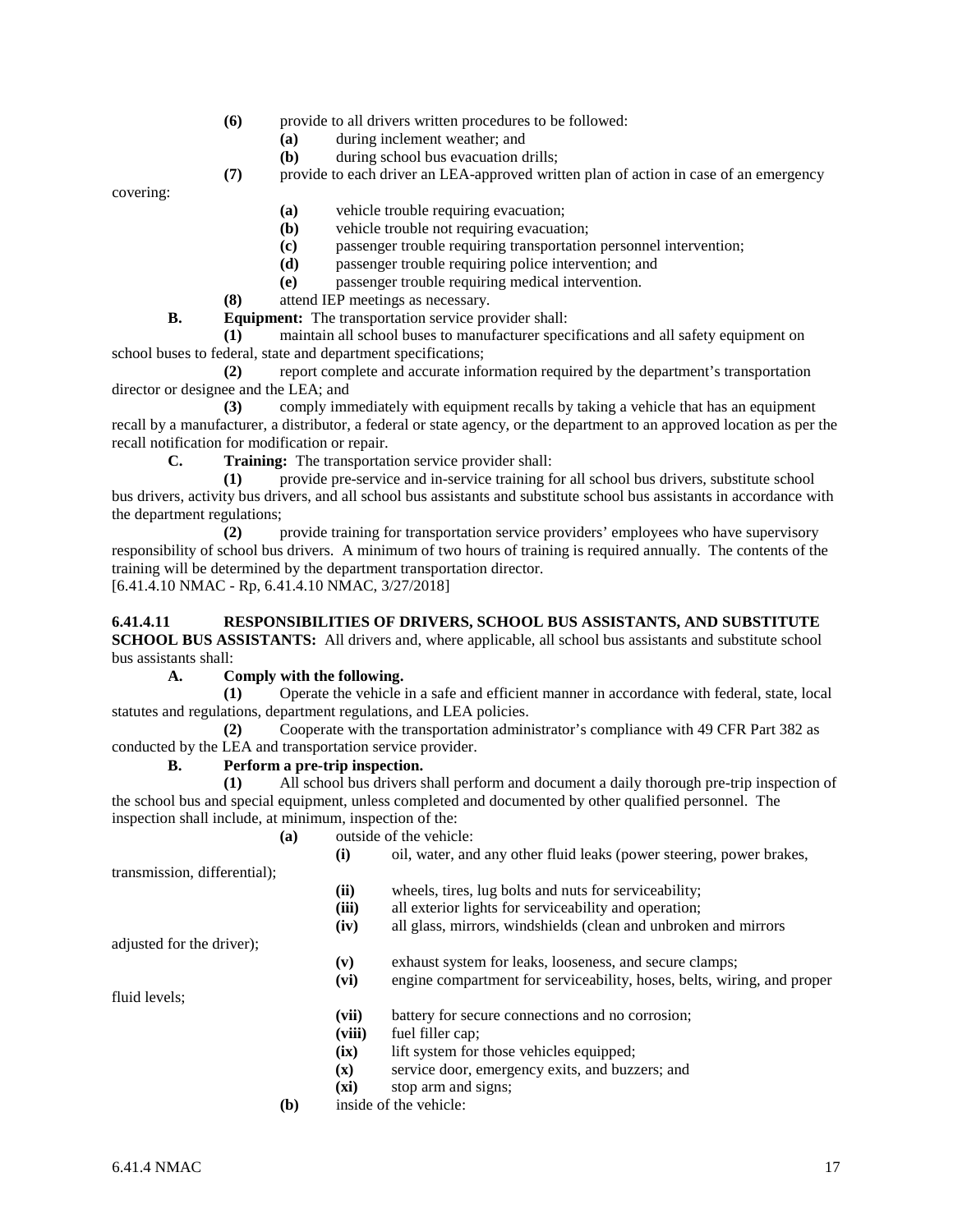- **(i)** all seats and interior lights;<br>**(ii)** horn, windshield wipers, all
- horn, windshield wipers, all gauges and indicators;
- **(iii)** emergency equipment including a first aid kit, fire extinguisher,

reflectors, body fluid clean-up kit, and seat belt cutter;

- **(iv)** parking brake and service brake;
- **(v)** interior mirror;
- **(vi)** cleanliness of vehicle;
- **(vii)** heaters and defrosters;
- **(viii)** air or hydraulic brake check; and
- **(ix)** emergency exits and buzzers.

**(2)** All school-owned activity vehicle drivers shall perform, at a minimum, a thorough pretrip inspection for operational check of the vehicle and equipment unless completed by other personnel who have completed department-approved pre-service training. The inspection shall, at minimum, include inspection outside of the vehicle pursuant to the requirements listed in items (i) through (viii) of Subparagraph (a) of Paragraph (1) of Subsection B of 6.41.4.11 NMAC and inside of the vehicle pursuant to the requirements listed in items (i) through (viii) of Subparagraph (b) of Paragraph (1) of Subsection B of 6.41.4.11 NMAC. All school-owned activity vehicle drivers shall inspect all gauges, seats, and interior lights of the school-owned activity vehicle.

**(3)** The driver shall not operate any school bus, activity school bus, or school-owned activity vehicle that does not meet the pre-trip inspection requirements. The driver shall immediately notify the transportation administrator or designee upon failure of the pre-trip inspection and document the reason for the failure.

## **C. Use the following basic driving, loading, and unloading procedures for school bus routes.**

**(1)** Drivers shall obey all traffic laws, ordinances, and rules of the road and not drive the school bus faster than the posted speed limit.

**(2)** Loading and unloading shall occur, whenever possible, off of the traveled portion of the roadway and so that students do not have to cross the roadway.

**(3)** Drivers shall load or unload students only at established school bus stops unless an emergency dictates otherwise. School bus stops shall not be changed or the time schedules altered by the school bus driver or transportation service provider without the approval of the transportation administrator or designee. Drivers shall not grant permission for a student to load or unload except at the student's designated school bus stop without written approval from the transportation administrator or designee.

**(4)** Drivers shall use rear view mirrors to check traffic before arriving at the school bus stop.

**(5)** Drivers shall reduce the speed of the school bus when approaching the school bus stop.

**(6)** On morning school bus routes, drivers shall:

**(a)** bring the school bus to a complete stop eight to 10 feet before the school bus stop, set the parking brake and shift the transmission in neutral or, if equipped, park;

**(b)** make a complete stop at all established school bus stops whether students are present or not, unless a parent or guardian or the transportation administrator has notified the driver that the student will be absent;

**(c)** not wait for students unless they are observed making an effort to reach the school bus stop or unless otherwise specified in a student's IEP; and

**(d)** use rear view mirrors to check traffic.

**(7)** When loading, the driver shall check that all students are seated in the school bus before the school bus is put in motion.

**(8)** When unloading, the driver shall count the students that have exited the school bus. When students exit the school bus, drivers shall ensure the following.

**(a)** If students are required to cross the roadway, they shall walk eight to 10 feet in front of the school bus and be positioned perpendicular to the right front portion of the school bus where the driver can see them.

**(b)** The driver shall check rear view mirrors and all traffic lanes to ensure all required traffic is stopped before signaling students to cross the roadway to the left front portion of the school bus. **(c)** Before signaling students to proceed the rest of the way, the driver shall check rearview mirrors and all traffic lanes again to ensure all required traffic is stopped.

**(d)** The driver shall check to be sure that all students have crossed the roadway safely by using the crossover mirrors and perform a final student count.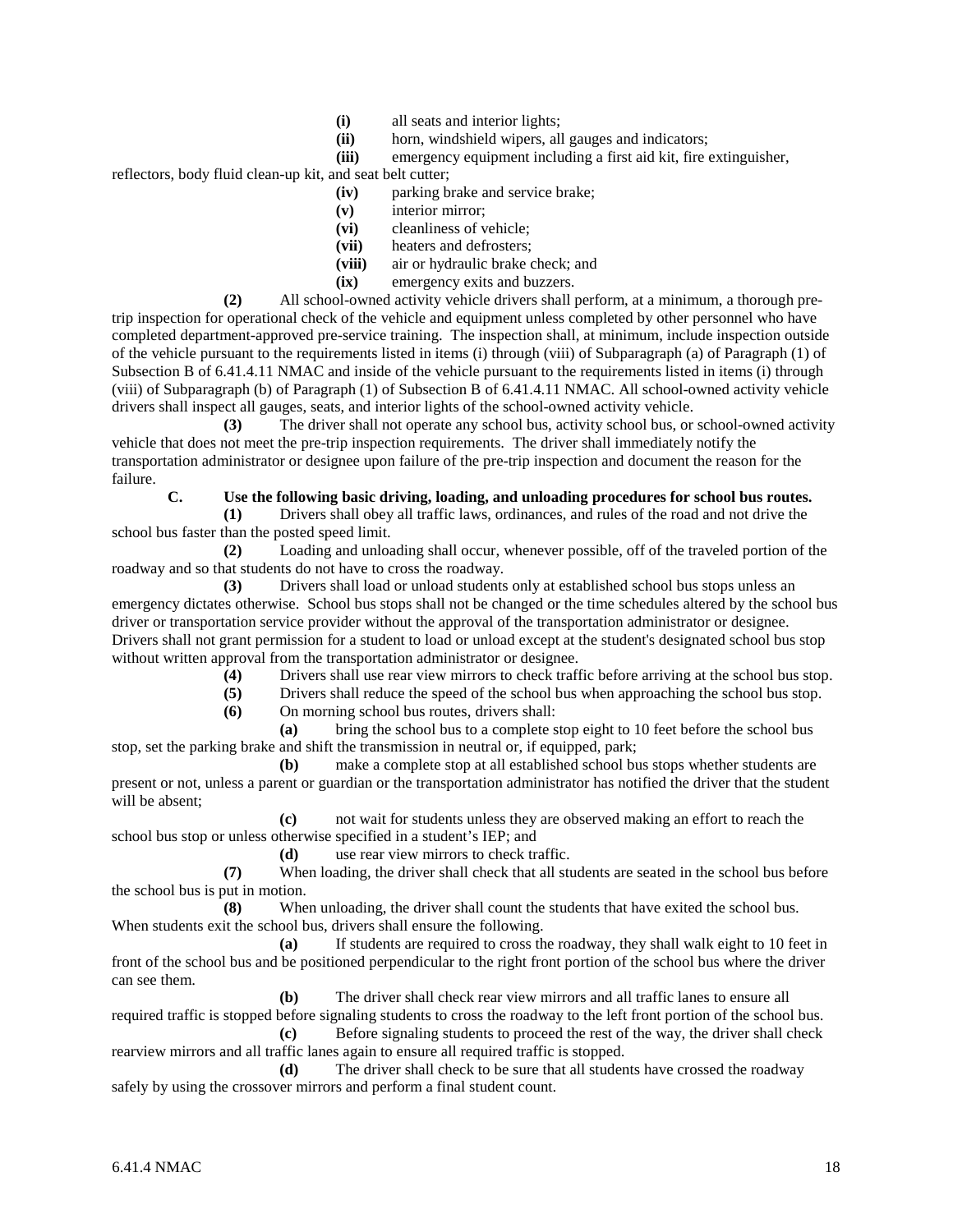**(e)** The driver shall verify that all doors are free of obstructions then close all doors before the school bus is put in motion.

**(f)** The driver shall use rear view mirrors to check traffic before departing from the school bus stop.

**(9)** The driver shall not operate the school bus in such a manner as to cause on-board accidents by jerking, stopping suddenly or swerving unnecessarily.

**(10)** The driver shall not leave the driver's seat without setting the park brake, putting the transmission in neutral or, if equipped, park, stopping the engine, and removing the keys. Exceptions include the following:

**(a)** school buses with a wheelchair lift that meets 6.40.2 NMAC requiring a vehicle interlock system for school buses built after July 1, 2003, and to deactivate the child check safety system. The driver may leave the key in the ignition with the engine off when deactivating the child check safety system but the service door shall be closed;

**(b)** school buses equipped with a diesel engine and automatic transmission where the driver shall follow the manufacturer's recommendation for parking in gear.

**(11)** The driver shall keep the school bus clean, well ventilated, and, when necessary, properly heated.

**(12)** The driver, if traveling in a convoy, shall follow the lead school bus and shall maintain proper distance between vehicles.

**(13)** The driver shall report all hazards on the school bus route, whether potential or existing, and all causes for failure to operate on schedule to the transportation administrator or designee.

**(14)** The driver shall not use the school bus outside regular to-and-from transportation or a planned LEA-sponsored activity trip without the approval of the transportation administrator.

**D. In addition to requirements pursuant to Subsection C of 6.41.4.11 NMAC use the following if the school bus must be loaded or unloaded on the roadway.**

**(1)** If the school bus must be loaded or unloaded on the traveled portion of the roadway:

**(a)** The driver shall activate the alternating amber flasher lights not less than 100 feet nor more than 300 feet from a stop in urban areas or not less than 300 feet nor more than 1,000 feet from a stop in rural areas to warn motorists that the school bus is about to stop on the roadway.

**(b)** The alternating red flasher lights and stop arm shall be activated after the school bus is completely stopped and the service door is opened.

**(i)** If a school bus is approaching another school bus that has stopped to load or unload students with its alternating amber or red flasher lights activated, the approaching school bus shall mimic the other bus by activating its alternating amber or red flasher lights and shall not load or unload students.

**(ii)** Once the school bus loading or unloading students has deactivated its alternating amber or red flasher lights, the approaching school bus shall resume operations.

**(2)** If the school bus must be loaded or unloaded on the traveled portion of the roadway with multiple traffic lanes in each direction, highway, or a divided roadway:

**(a)** the school bus shall stop in the right-hand or outside traffic lane;

**(b)** students shall not be loaded or unloaded in a designated right-turn lane or in a lane immediately adjacent to a designated right-turn lane;

**(c)** loading and unloading shall occur only on the side of the roadway on which the

**(3)** The alternating red flasher lights shall be deactivated before the school bus is put in motion.

**(4)** The driver shall use good judgment when activating and deactivating the alternating flasher lights so as not to impede traffic unnecessarily.

**E. Load and unload students at schools using the following procedures.**

**(1)** If loading or unloading must occur on the street, alternating flasher lights shall not be activated unless the school bus is stopped on the traveled portion of the roadway.

**(2)** When loading or unloading, the school bus parking brake shall be activated, transmission shall be in neutral or, if equipped, in park, and the engine shall be off. Should the driver be required to leave the driver's seat, the keys shall be removed from the ignition switch. Exceptions to removing the key from the ignition switch:

**(a)** school buses built after July 1, 2003, that are equipped with an interlock for

wheel chair lifts; or

student lives.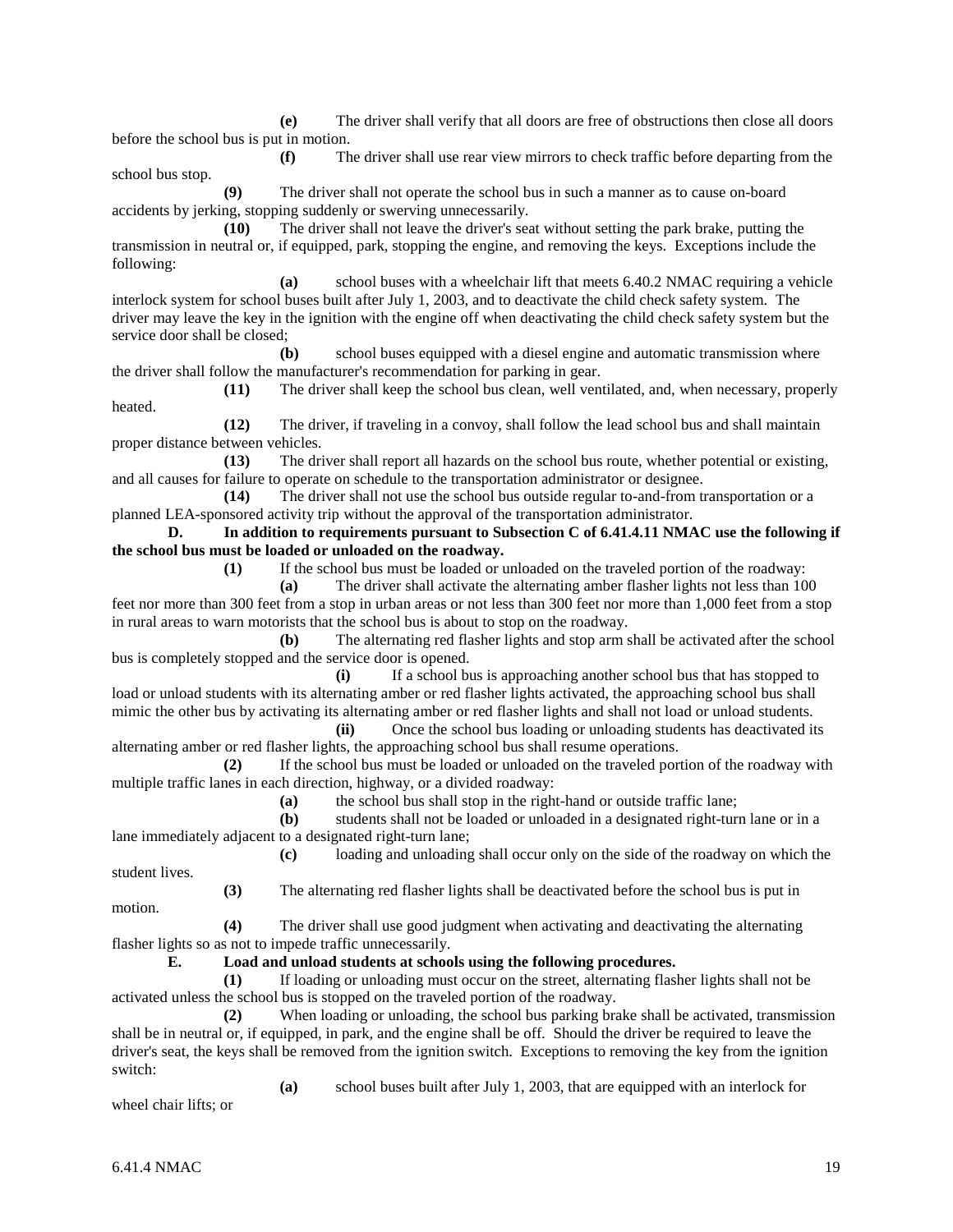**(b)** school buses equipped with a child check safety system. In buses equipped with this system, the service door shall be closed before the driver leaves the driver's seat.

**(3)** When loading, school buses may be parked in a single file as close as possible to avoid students or other people from going between the school buses.

**(4)** When loading, school buses shall be parked prior to dismissal time, if possible. School buses shall be parked in the order that they arrive at the school.

**(5)** The driver shall not back up a school bus on school grounds unless absolutely necessary and then only with assistance from an adult of the driver's choosing.

**F. Operate a school bus on an interstate highway using the following procedures.**

**(1)** All loading or unloading shall be done at points off the interstate highway either at an interchange, service, or frontage road.

**(2)** The school bus shall not cross over to the opposite roadway or make any other similar maneuver except at interchanges and then only in a manner consistent with the proper procedures at any given interchange unless directed otherwise by a law enforcement officer.

**(3)** School buses using portions of the interstate highway shall not stop on or adjacent to the roadway unless there is an emergency or as directed by a law enforcement officer.

**(4)** The school bus shall not stop on the interstate highway nor shall any students or other passengers load or unload on the interstate highway except in an emergency.

**G**. **Follow the procedures for school buses crossing railroad tracks**: The driver is always responsible for the safe movement of the school bus and in no instance shall a railroad signal, active or non-active, abrogate this precaution. The following procedures shall apply to school buses or activity school buses at railroad crossings.

**(1)** Before crossing any track or tracks of a railroad, the school bus driver shall activate the hazard warning lights and shall bring the school bus to a full and complete stop not less than 15 feet or more than 50 feet from the rail nearest the front of the school bus.

**(2)** On multiple lane roadways, the school bus shall be in the extreme right traffic lane whenever possible.

**(3)** If a stop and go traffic light controls the movement of traffic at the railroad crossing, the driver need not stop unless the traffic light indicates to stop.

**(4)** When approaching a railroad crossing, the driver shall carefully observe traffic and reduce the speed of the school bus in advance of stopping.

**(5)** While completely stopped prior to crossing and until completely across the railroad crossing, the driver shall:

- **(a)** fully open the service door;<br>**(b)** fully open the window to the
- fully open the window to the driver's immediate left;
- **(c)** turn off all noisy equipment, radio, and fans;
- **(d)** direct passengers to be silent if passengers are making noise;
- **(e)** listen and look in both directions along the track or tracks for approaching trains

or other vehicles; and

**(f)** keep the transmission of the school bus in first gear by maintaining a speed which does not cause the transmission to shift.

**(6)** The school bus driver shall not proceed through the railroad crossing or around crossing gates unless directed by law enforcement officer or railroad personnel if:

- **(a)** there are operating flashing red lights;
- **(b)** there is an operating bell;
- **(c)** a crossing gate is closed or in the process of being opened or closed;
- **(d)** the rear portion of the school bus cannot be positioned more than 15 feet from the rail nearest the rear of the school bus; or

**(e)** the view in either direction is unclear or is obstructed in any way until the driver has secured the school bus and performed a visual inspection to verify that no trains or other vehicles are approaching.

- **(7)** After safely and completely crossing the railroad tracks, the driver shall:
	- **(a)** fully close the service door;
	- **(b)** turn off hazard warning lights;
	- **(c)** adjust the window to the driver's immediate left;
	- **(d)** resume use of any noisy equipment, radio, and fans; and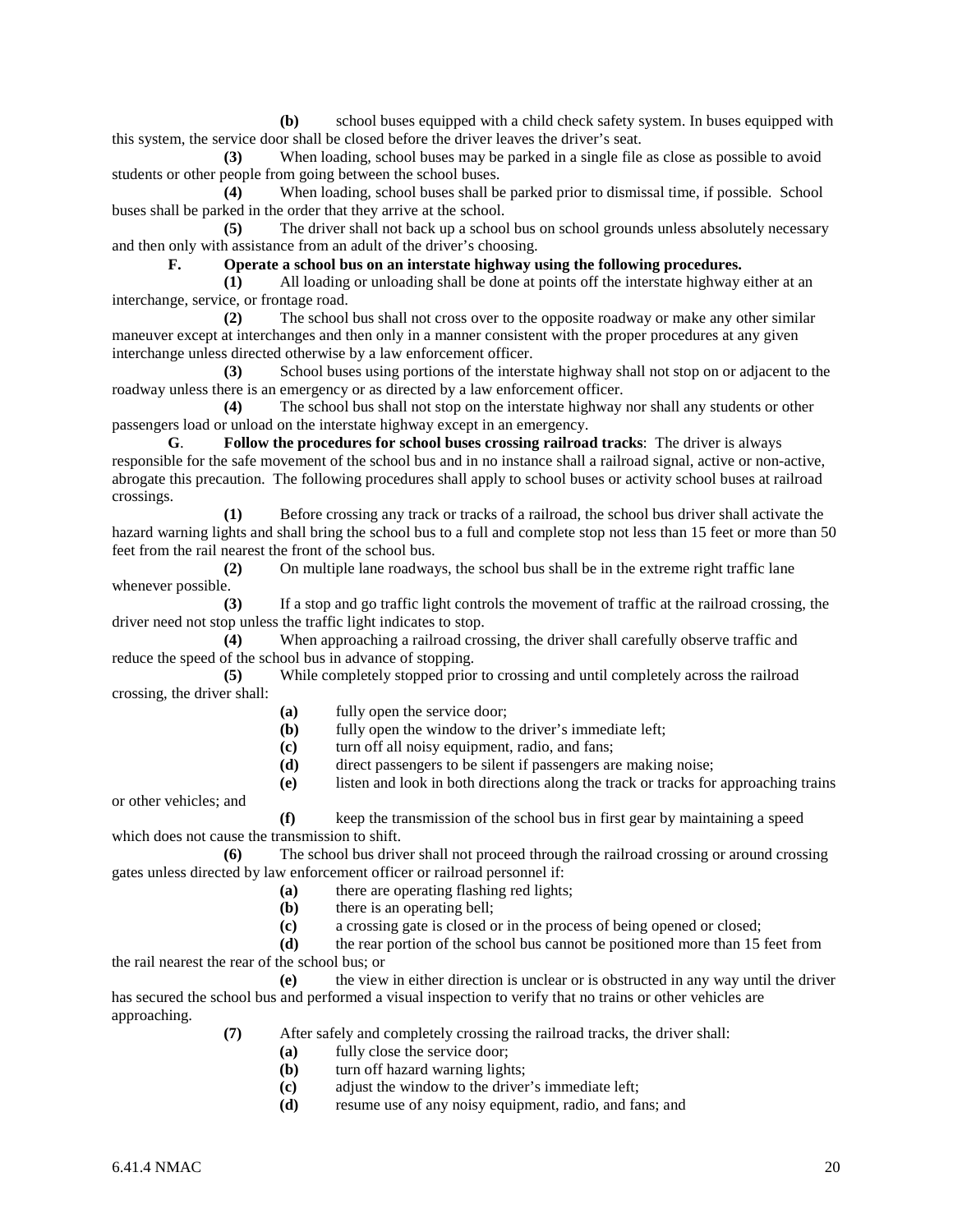**(e)** continue traveling safely.

**(8)** When traveling near railroad tracks, even if not crossing, the school bus driver shall be aware of hazardous circumstances on the railroad tracks that could present a danger to the school bus. In such situations, the driver shall remain aware and instruct the students to remain silent until there is no longer a danger.

#### **H. Address student safety.**

passengers.

driving.

**(1)** The driver shall be responsible for the safety and orderly conduct of school bus

**(2)** The driver, school bus assistants and substitute school bus assistants shall meet all requirements of student IEPs when transportation is a related service.

**(3)** The driver shall report all serious discipline cases to the transportation administrator or designee in accordance with the department and the LEA's policies.

**(4)** The driver shall have the authority to assign any passenger to a seat.

**(5)** The driver shall not carry on any unnecessary conversations with passengers while

**(6)** The driver shall not permit the transportation of firearms, knives, explosives, breakable glass, or other dangerous objects, reptiles, or animals, except a service animal authorized by an IEP.

**(7)** In transporting musical instruments, shop projects, or other school projects, items shall be transported pursuant to the requirements listed in Subparagraph (e) of Paragraph (1) of Subsection T of 6.41.4.9 NMAC.

**(8)** On the school bus, the driver shall not permit items to block the aisle or exits.<br>**(9)** While a school bus is in motion, the driver shall not permit any passengers to a

While a school bus is in motion, the driver shall not permit any passengers to occupy any area in front of the passenger seating area. All passengers shall be properly seated.

## **I. Perform a post-trip inspection.**

**(1)** The driver shall, as part of each post-trip inspection, ensure that no passengers remain on board.

**(2)** The driver shall submit a signed, LEA-approved form reporting all faulty or improperly functioning equipment to the transportation administrator or designee, or the transportation service provider.

**J. Participate in emergency evacuation drills for school buses.** All school bus drivers, substitute school bus drivers, activity bus drivers, school bus assistants, and substitute school bus assistants shall participate in the emergency evacuation drills or adequate alternate instruction scheduled by the transportation administrator.

# **K. Be familiar with the location and use of the following emergency equipment:**

- **(1)** hazard warning lights;
- **(2)** fire extinguisher;
- **(3)** first aid kit;
- **(4)** body fluid cleanup kit;
- **(5)** triangular warning reflectors; and
- **(6)** seat belt cutter.

# **L. Address emergency evacuations and accidents.**

**(1)** Emergency evacuations shall take place if there is a fire or danger of fire involving the vehicle. The vehicle shall be stopped and evacuated immediately. Passengers shall move a safe distance away from the vehicle and remain there until given further direction.

**(2)** Emergency evacuations may take place if the vehicle is stopped in an unsafe position. The driver shall immediately determine whether it is safer for passengers to remain in the vehicle or to evacuate the vehicle. The driver shall direct the passengers to evacuate the vehicle if:

**(a)** the vehicle has stopped in the path of a train;

**(b)** the position of the stopped vehicle may change, thus increasing the danger to

passengers; or

**(c)** the position of the stopped vehicle is such that there is danger of another vehicle

colliding into it.

service provider;

**(3)** In the case of any accident, the driver's first responsibility is for the safety of the passengers. The driver shall:

- **(a)** stop immediately;
	- **(b)** notify police and the LEA administrator and, if appropriate, the transportation
		- **(c)** remain calm and reassure passengers;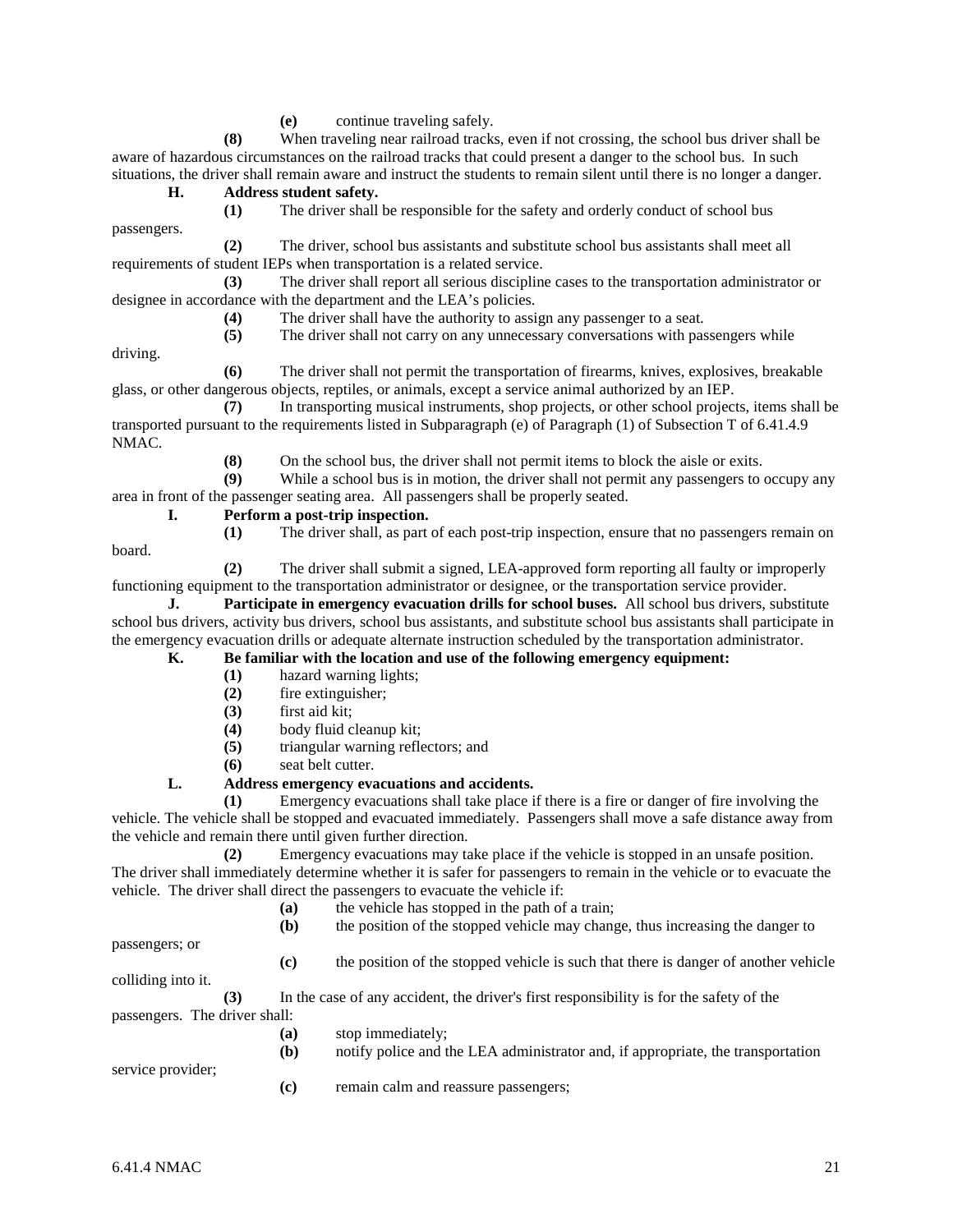**(d)** if necessary to evacuate the vehicle, direct passengers to a safe place away from traffic and not permit passengers to leave the scene of the accident;

**(e)** render reasonable assistance to persons injured in the accident;

**(f)** remain at the scene of the accident and not move the vehicle unless required by local ordinance or a law enforcement officer;

**(g)** if possible, place reflectors appropriately to warn traffic;

**(h)** obtain information such as names, license numbers, registration numbers,

location, time, road and weather conditions, and a listing of all passengers including their seating locations;

**(i)** make no admission as to liability nor assume responsibility for the accident;

**(j)** comply with federal, state, department regulation and LEA policy and procedures in reporting the accident; and

**(k)** adhere to any vital emergency medical information provided.

# **M. Alternating flasher lights shall not be used when the school bus is:**

- **(1)** on school grounds to load or unload students;
- **(2)** completely off the traveled portion of the roadway;
- **(3)** at a railroad crossing; or

**(4)** stopped, except when loading or unloading students on the roadway.

[6.41.4.11 NMAC - Rp, 6.41.4.11 NMAC, 3/27/2018]

**6.41.4.12 SCHOOL BUS SAFETY AND EQUIPMENT:** All school buses used to transport students on school bus routes and LEA-sponsored activities shall meet requirements pursuant to 6.40.2 NMAC and the state of New Mexico guide for school bus maintenance and safety audit program, school bus inspection guide.

**A.** Each school bus shall be equipped with an operable seat belt for the driver that shall be used when the school bus is in motion.

**B.** Each school bus shall have seat belts or a seat harness as required on school buses when required in a student's IEP.

**C.** Each school bus shall have at least one seat belt cutter properly secured in a location within reach of the driver while the driver is belted into the driver's seat pursuant to Paragraph (1) of Subsection YY of 6.40.2.10 NMAC. The seat belt cutter shall be durable and designed to eliminate the possibility of the operator or others being cut during use.

**D.** Each school bus shall carry a first aid kit with contents pursuant to Paragraph (2) of Subsection P of 6.40.2.10 NMAC.

**E.** Each school bus shall carry a body fluid clean-up kit pursuant to Paragraph (3) Subsection P of 6.40.2.10 NMAC.

**F.** Each school bus shall be equipped with at least one UL-approved pressurized dry-chemical fire extinguisher complete with hose. The fire extinguisher shall have a total rating of 2A10BC or greater and meet the requirements of Paragraph (1) of Subsection P of 6.40.2.10 NMAC. The extinguisher shall be securely mounted in the driver's compartment, fully charged and in working condition.

**G.** Each school bus shall be equipped with a minimum of three triangular warning reflectors pursuant to Paragraph (4) of Subsection P of 6.40.2.10 NMAC, and the driver shall be knowledgeable as to their proper placement. Drivers shall use reflectors in the event of prolonged stops on the roadway.

**(1)** On a two-lane road:

**(a)** a warning reflector shall be placed on the traffic side of the school bus 10 feet from the front or rear of the school bus, depending on traffic direction;

**(b)** a warning reflector shall be placed in the center of the traffic lane or shoulder occupied by the disabled school bus 100 feet from the rear of the school bus; and

**(c)** a warning reflector shall be placed in the center of the traffic lane or shoulder occupied by the disabled school bus 100 feet from the front of the school bus.

**(2)** On a one-way or divided highway, warning reflectors shall be placed on the traffic side of the school bus at 10, 100, and 200 feet from the rear of the school bus and placed so as to direct traffic away from the school bus.

**(3)** If the school bus is disabled within 500 feet of a curve, crest of a hill, or other obstruction:

**(a)** a warning reflector shall be placed on the traffic side of the school bus 10 feet from the rear of the school bus in the direction of the obstruction;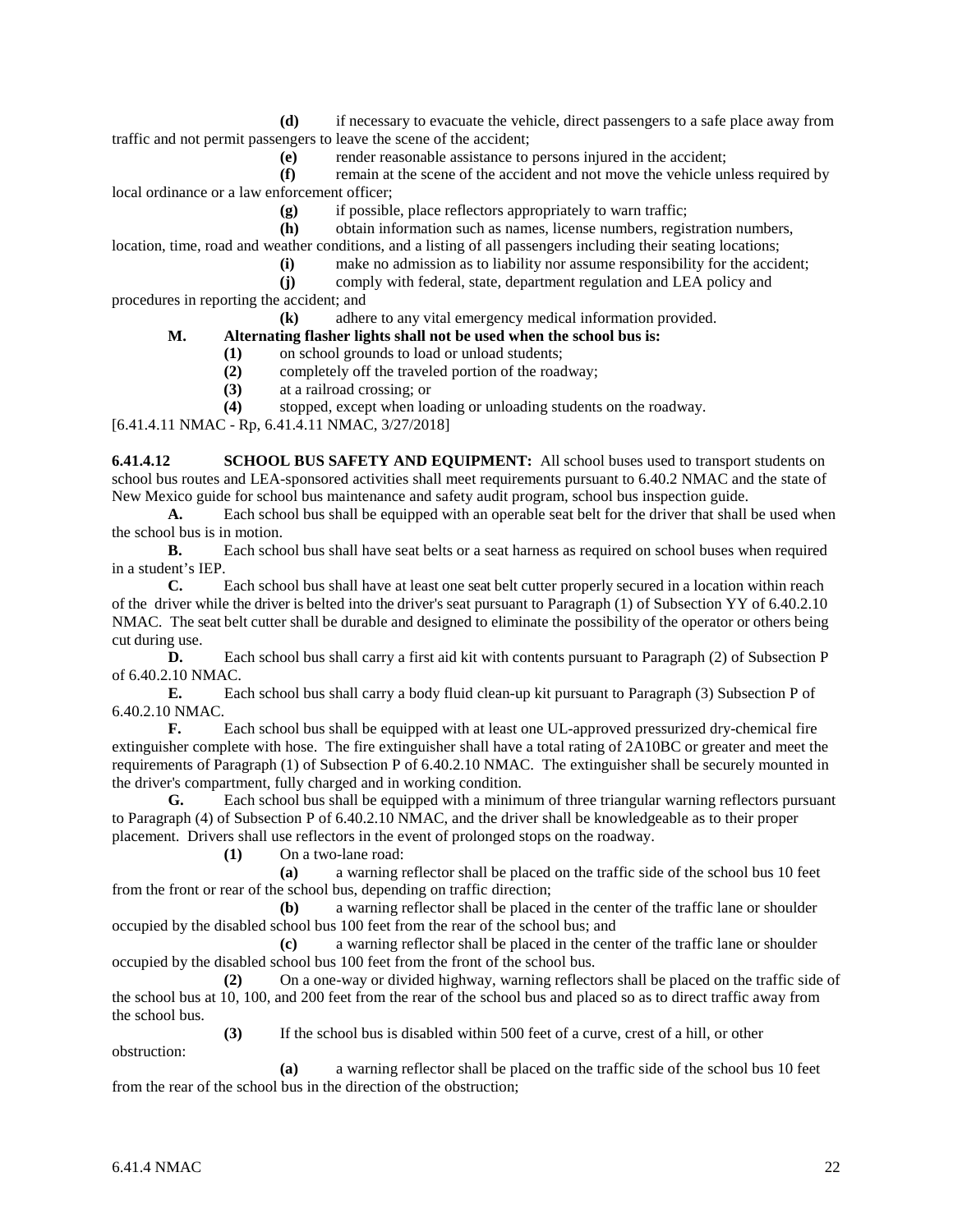**(b)** a warning reflector shall be placed on the traffic side of the school bus 100 feet from the rear of the school bus in the direction of the obstruction; and

**(c)** a warning reflector shall be placed on the traffic side of the school bus up to 500 feet from the rear of the school bus in the direction of the obstruction.

**H.** The hazard warning lights shall be used only when it is necessary to stop the bus on the shoulder of the roadway or on the roadway. The hazard warning lights shall also be used when the speed of the school bus is less than one-half of the posted speed limit.

**I.** The emergency door(s), windows, and roof hatches shall not be fastened or wired so as to prevent opening from the inside or outside.

**J.** Loose items shall be properly stowed underneath in equipment compartments or securely fastened if carried inside the school bus.

**K.** Trailers shall not be attached to a school bus.

**L.** Trailers shall not be hitched to school-owned vehicles while the vehicle is transporting students. [6.41.4.12 NMAC - Rp, 6.41.4.12 NMAC, 3/27/2018]

#### **6.41.4.13 CONTINUING REQUIREMENTS FOR DRIVERS, SUBSTITUTE DRIVERS, SCHOOL BUS ASSISTANTS, AND SUBSTITUTE SCHOOL BUS ASSISTANTS:**

#### **A. School bus drivers, substitute school bus drivers, and drivers of activity buses shall maintain and provide to the employer a copy of the following:**

**(1)** a current CDL with appropriate class and endorsements;

**(2)** a current DOT medical examiner's certificate in compliance with federal and state CDL licensing requirements;

**(3)** a driving record obtained through the New Mexico motor vehicle division or the national driver register or other states' motor vehicle division and printed annually; and

**(4)** a current first aid and CPR certificate which has been obtained from a course approved by the department.

#### **B. School-owned activity vehicle drivers shall maintain and provide to the employer a copy of the following:**

- **(1)** a current driver's license;
- **(2)** a current medical examiner's certificate from a physical recorded on the DOT form;
- **(3)** a driving record pursuant to requirements in Paragraph (3) of Subsection A of 6.41.4.13

NMAC; and

**(4)** a current first aid and CPR certificate pursuant to the requirements in in Paragraph (4) of Subsection A of 6.41.4.13 NMAC.

**C. School bus assistants and substitute school bus assistants shall maintain and provide a copy to the employer of the following:**

**(1)** a current first aid and CPR certificate pursuant to the requirements in Paragraph (4) of Subsection A of 6.41.4.13 NMAC; and

**(2)** a physical examination renewed every 24 months from the date of the last examination or before as specified by a licensed medical professional.

**D. In-service Training**: To remain qualified, school bus drivers, substitute school bus drivers, school bus assistants, and substitute school bus assistants shall complete a total of eight hours per semester of inservice training that has been approved by the transportation administrator. Persons who do not complete the required hours of in-service training are disqualified from duty until those hours of in-service training are completed. [6.41.4.13 NMAC - Rp, 6.41.4.13 NMAC, 3/27/2018]

## **6.41.4.14 USING SPORT UTILITY VEHICLES (SUVS) FOR TO-AND-FROM TRANSPORTATION:**

#### **A. General requirements. An LEA electing to transport students in an SUV on a to-and-from route shall:**

**(1)** be limited to transport up to six students who are enrolled in the LEA;

**(2)** only transport students whose residence is within the boundaries of the LEA, with the exception of those students in foster care or homeless children and youth as required as part of the best interest determination;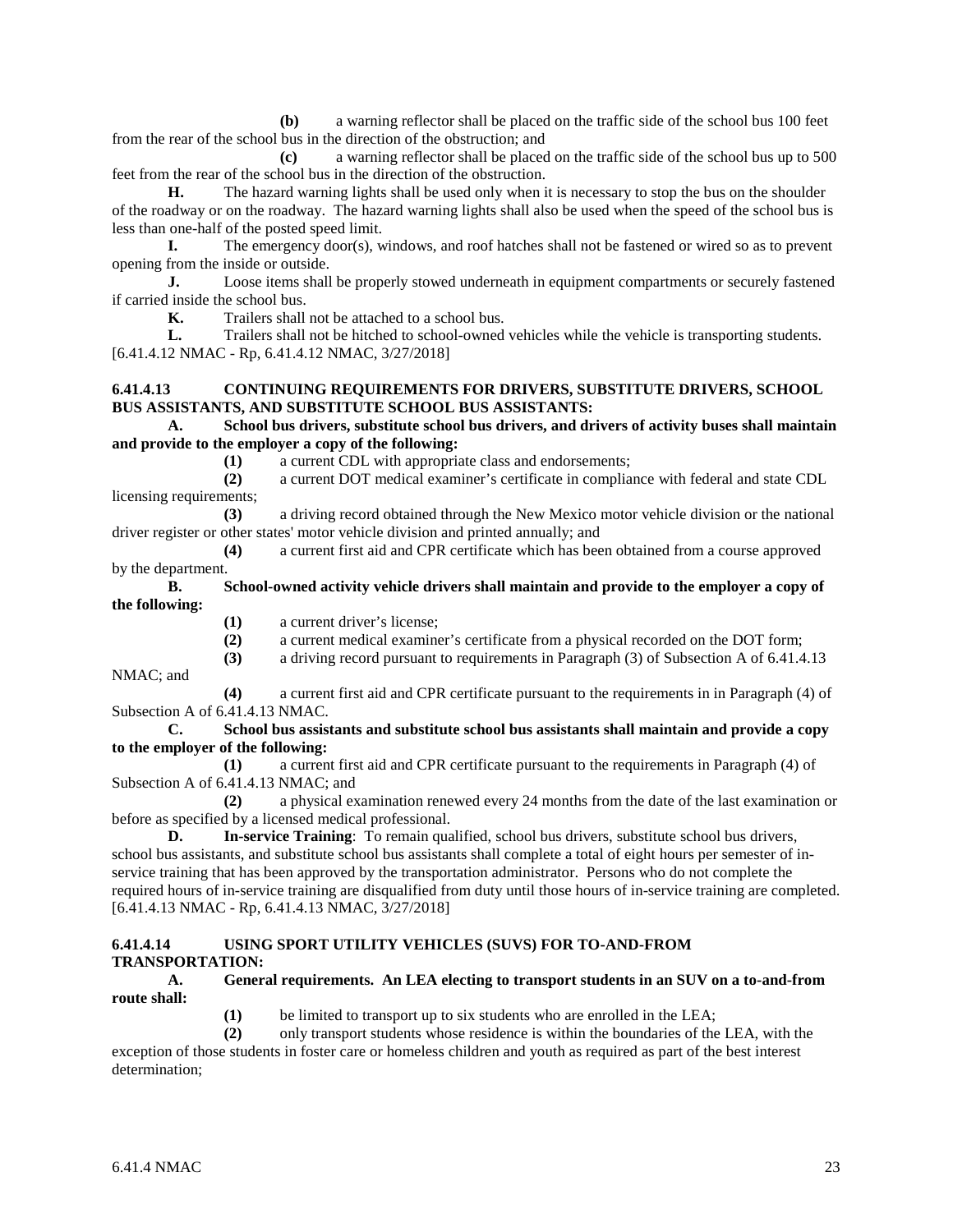**(3)** only transport students who live five or more miles from the student's or students' school, with the exception of those students in foster care or homeless children and youth as required as part of the best interest determination;

**(4)** require that the SUV driver be an LEA employee certified as a school-owned activity vehicle driver;

**(5)** require that the driver meet all federal, state, and department qualifications and licensing requirements. The driver shall:

**(a)** allow the LEA to obtain the driver's driving record through the New Mexico motor vehicle division, or the national driver register or other states' motor vehicle divisions;

**(b)** satisfactorily complete a physical examination using the current DOT physical examination form:

**(i)** physical examination shall be renewed every 24 months from the date of the last examination or before as specified by a licensed medical professional;

**(ii)** additional physical examinations shall be required at any other time at the request of the LEA or the department's transportation bureau;

**(iii)** all physical examinations shall be conducted by a licensed medical professional;

**(c)** meet the requirements of the Controlled Substances and Alcohol Use and Testing in accordance with 49 CFR Part 382;

**(6)** require that the driver complete pre-service training as outlined in department guidance. The pre-service training shall be provided only by a school bus driver instructor that has activity vehicle certification or an activity vehicle instructor that has been certified by the department;

**(7)** require the SUV driver transporting students on to-and-from routes to obtain two hours of in-service training per semester;

**(8)** be required to insure both the SUV and SUV driver through the public school insurance authority;

**(9)** establish written procedures for an immediate substitute SUV or school bus should an SUV fail to meet pre-trip inspection requirements; the substitute SUV or school bus shall meet all pre-trip requirements;

**(10)** require the SUV driver to immediately report in writing on the appropriate form(s) signed by the SUV driver any faulty or improperly functioning equipment to the transportation administrator or their designee;

**(11)** require all passengers to enter and exit on the passenger side of the SUV;

**(12)** require the SUV driver to ensure that no student remains in the SUV at the conclusion of

the route;

**(13)** be required to have the vehicle inspected semi-annually by an authorized dealer including the manufacturer's recommended multi-point inspection. An inspection shall not occur within 90 days from the prior inspection. All inspections shall occur during the school year. Any defects found by the dealer shall be repaired prior to the vehicle being used to transport students. The vehicle shall be considered out of service until all defects are repaired by the dealer. The semi-annual inspections shall be submitted to the department's transportation bureau along with the documentation of all repaired defects;

**(14)** require the SUV driver to conduct a daily, thorough pre-trip operational check of the SUV and equipment; the pre-trip shall be documented and shall cover at a minimum:

- **(a)** wheels, tires, lug bolts, and nuts for serviceability;
	- **(b)** all exterior lights for serviceability and operation;

**(c)** all glass, mirrors, windshields (clean, unbroken and mirrors adjusted for the

driver);

**(d)** exhaust system for leaks and looseness of connections;

**(e)** fluid leaks under and in the front (oil, water, power steering, transmission, brakes) and in the rear (brakes and differential); **(f)** engine compartment for serviceability (battery, belts, wiring, hoses, fan);

**(g)** engine compartment for fluid levels (oil, engine coolant, power steering, brake, windshield washer, transmission);

**(h)** fuel filler cap;

**(i)** all gauges, seats, and interior lights;

**(j)** horn and windshield wipers;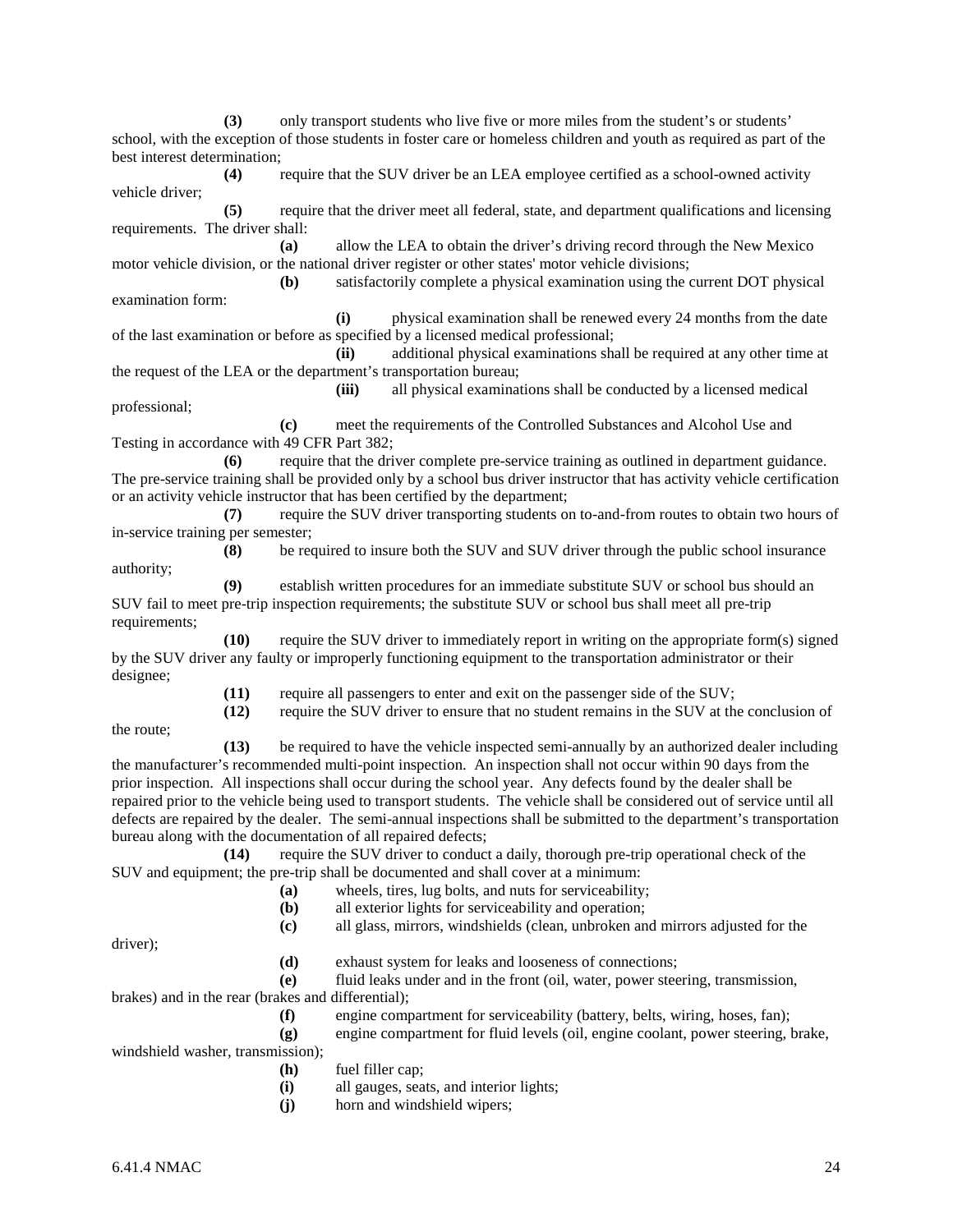- **(k)** emergency equipment;
- **(l)** cleanliness of SUV;
- **(m)** electronic locks; and
- **(n)** heaters and defrosters;

**(15)** not allow the SUV driver to operate the SUV if it does not meet the pre-trip inspection

requirements;

**(16)** not allow an employee to operate an SUV for to-and-from transportation if the person's driving record shows:

**(a)** a conviction for driving a vehicle while intoxicated (DWI) or driving under the influence of intoxicating liquor or drugs (DUI) within the previous three years;

**(b)** a conviction for DWI or DUI between three years and 20 years prior to the date of application for employment unless a written verification from a licensed counselor or physician has been provided that the person has successfully completed an alcohol or drug abuse program. On-line programs are not acceptable;

**(c)** a conviction two or more times for DWI or DUI;

**(d)** their driver's license has been suspended or revoked within the previous five years for any serious traffic offense;

**(e)** a conviction of more than three serious traffic offenses within the previous three years;

**(f)** a conviction of any felony within the previous 10 years, or there exist other reasonable grounds related to the services of transporting students rendering the applicant ineligible;

**(17)** not allow an employee to operate an SUV for to-and-from transportation if the person's fingerprint-based background check shows:

**(a)** a conviction for any violation of the Controlled Substances Act;

**(b)** a conviction of child abuse pursuant to Section 30-6, NMSA 1978, Crimes Against Children and Dependents; or

**(c)** conviction of any other criminal offense in which a child was a victim as required by the offense; and

**(18)** ensure all SUVs shall be alcohol, drug and tobacco free areas. Prior to or during work periods, all SUV drivers shall not use alcoholic beverages, illegal substances, or legal substances which would impair the driver's ability to perform required duties.

**(19)** ensure that student evacuation drills or adequate alternate instruction are conducted pursuant to Paragraph (3) of Subsection C of 6.41.4.9 NMAC.

**(20)** adopt a policy defining the replacement cycle for SUVs.

**B. Procedures and criteria to establish routes.** The local superintendent or charter school administrator shall demonstrate a need before providing to-and-from transportation in an SUV.

**(1)** Those students receiving to-and-from transportation through the use of an SUV must be approved by the superintendent or charter school administrator. The superintendent or charter school administrator must approve annually. In addition, the superintendent or charter school administrator must approve any changes to an SUV route that occur after the annual approval.

**(2)** On forms provided by the department, the local superintendent or charter school administrator shall submit the following information to the secretary of education or designee and to the department's transportation director or designee for approval before using an SUV to transport students on a to-andfrom route:

- **(a)** a description of the need to transport students in an SUV;
- **(b)** a list of students to be transported in an SUV;
- **(c)** the location of the school and location of the students' residence as shown on a

map; and

**(d)** the local superintendent or charter school administrator must sign the form submitted to the department.

**(3)** A revised request for the SUV route must be submitted to the department for approval if there are any changes to the initial request.

**(4)** LEAs may count the students and miles for transportation funding who receive transportation services through the use of an SUV; however, only half of the miles will be counted through the funding formula.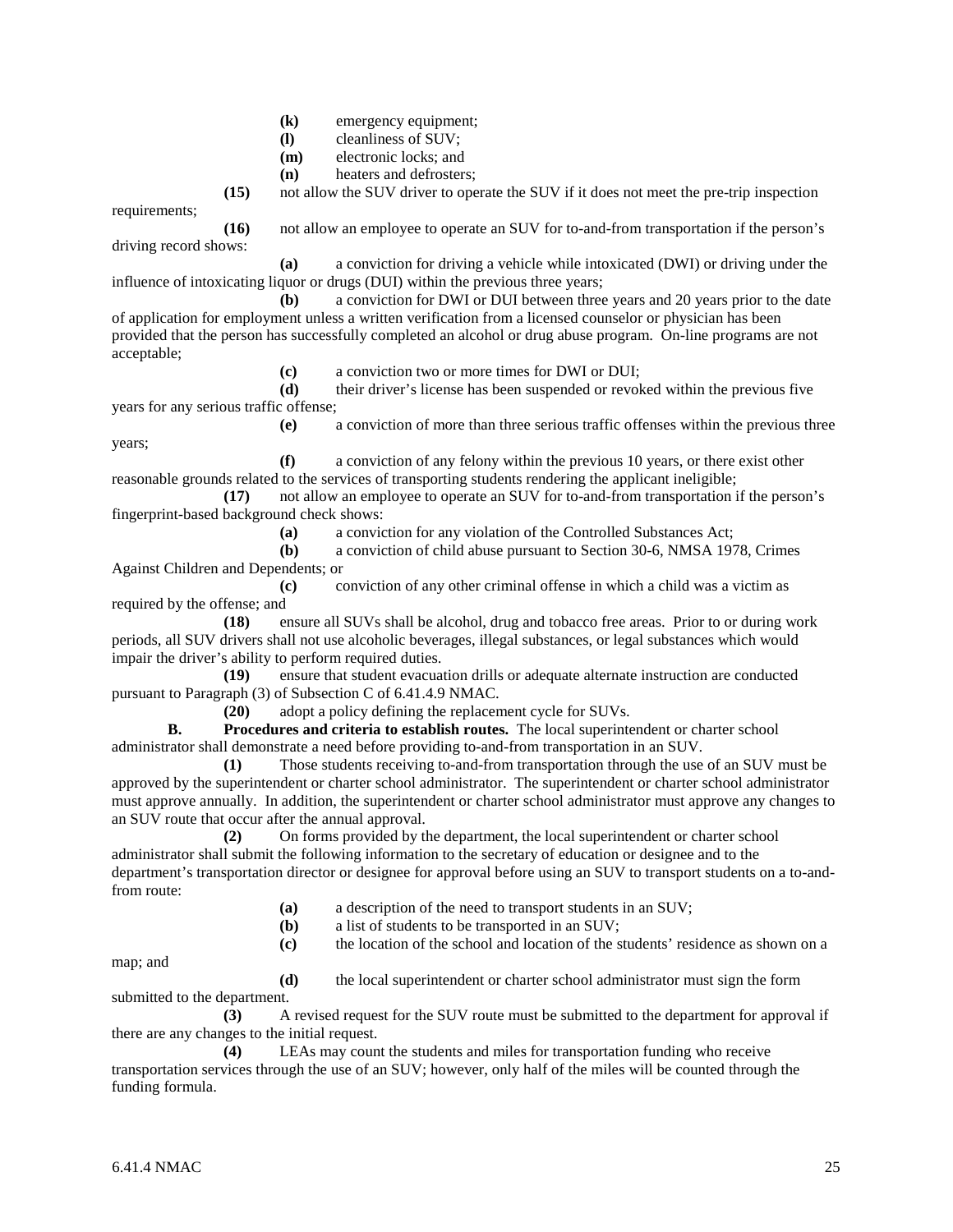**(5)** Written notification shall be given to the department's transportation director or designee immediately when the LEA is no longer providing transportation in an SUV to the student or students who had been previously approved.

**(6)** Students in foster care or homeless children and youth may be transported as otherwise prescribed and required by law or department rule.

**C. Construction standards.** To provide for the safety of students, all SUVs used to transport students on to-and-from routes shall adhere to construction standards requirements.

- **(1)** All SUVs used to transport students on to-and-from routes shall:
	- **(a)** be LEA owned;
		- **(b)** be a minimum six-passenger, full-size, extended-length, SUV;
			- **(i)** the SUV shall not accommodate more than nine people including the

**(c)** meet applicable United States department of transportation federal motor vehicle

driver; and

**(ii)** the SUV shall not include vans or mini-vans;

safety standards;

- **(d)** comply with all applicable state statutes and comply with child restraint recommendations from the national highway traffic safety administration;
- **(e)** have operable seat belts which all occupants are required to wear while the SUV is in motion;

**(f)** bear the words "SCHOOL VEHICLE" and the name of the LEA in reflective letters at least eight inches high on both sides of the SUV;

**(g)** bear the words "SCHOOL VEHICLE" and the name of the LEA in reflective letters on the rear of the SUV;

**(h)** be marked with reflective material that is at least one and three-fourths inches in width, placed horizontal and centerline of the SUV extending the length of both sides and rear of the SUV;

**(i)** be equipped with red LED strobe lights on the front and back of the SUV that shall be used during loading and unloading; and

- **(j)** be equipped with electronic locks and child safety locks on all doors; all locks shall be engaged when the SUV is in motion.
	- **(2)** All SUVs used to transport students on to-and-from routes may:
		- **(a)** be equipped with a maximum speed limiter and shall be set at 75 miles per hour;
		- **(b)** have a two-way radio communication system;
		- **(c)** have an operable recording video camera;
		- **(d)** be equipped with a back-up camera; and
		- **(e)** be painted national school bus glossy yellow, in accordance with the

colorimetric specification of national institute of standards and technology (NIST) federal standards no. 595a, color 13432, except that the hood should be either that color or lusterless black, matching NIST federal standard no. 595a, color 37038.

**D. Safety equipment.** All SUVs used to transport students on to-and-from routes shall have:

**(1)** a first aid kit with contents pursuant to 6.40.2 NMAC, New Mexico School Bus Construction Standards;

- **(2)** a seat belt cutter within the driver's reach while belted;
- **(3)** operable seat belts available to all passengers;
- **(4)** a fire extinguisher mounted inside the SUV;
- **(5)** a reflective safety vest that must be worn by the driver when the driver is exiting the

SUV;

- **(6)** a cargo net to secure all items not under students' control; and
- **(7)** a minimum of three triangular warning reflectors;
	- **(a)** the SUV driver shall be knowledgeable of the warning reflectors' operation and

proper placement;

**(b)** the warning reflectors shall be used in the event of prolonged stops on the

roadway as follows:

**(i)** one warning reflector at a distance of approximately 100 feet in front and one reflector approximately 100 feet in back of the disabled SUV in the center of the traffic lane occupied by the disabled SUV;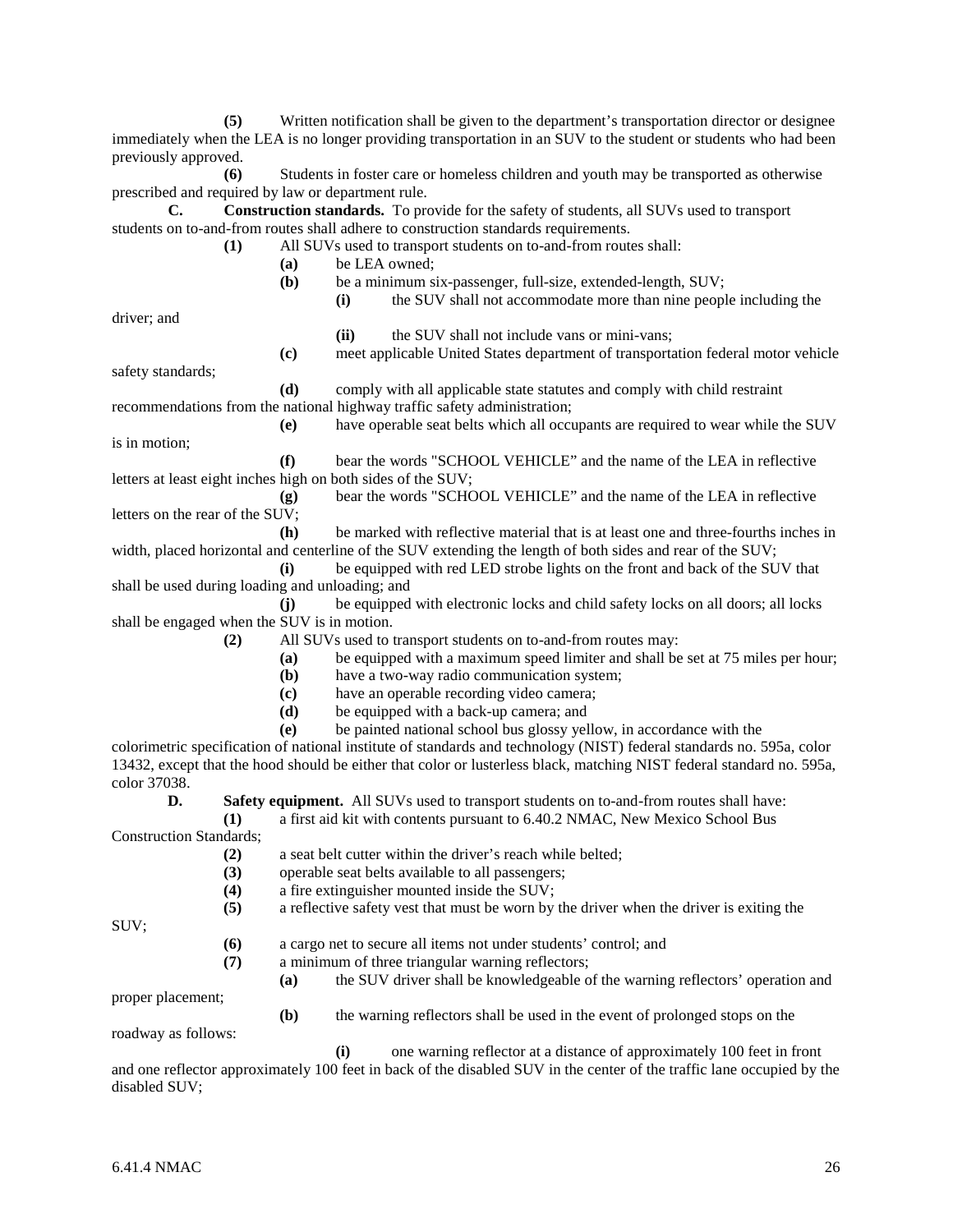**(ii)** one warning reflector at the traffic side of the disabled SUV, not less than 10 feet from the front or rear of the disabled SUV;

**(iii)** if the SUV is disabled within 500 feet of a curve, crest of a hill, or other obstruction to view, the SUV driver shall place the warning reflector in that direction to afford ample warning. The warning reflector must in no case be less than 100 feet or more than 500 feet from the disabled SUV.

**E. Route requirements.** All to-and-from transportation shall adhere to route requirements.

**(1)** Loading and unloading shall occur, whenever possible, off of the roadway.

**(2)** Students shall not cross the roadway for loading or unloading purposes.

**(3)** The SUV driver shall load and unload at established route stops only unless an emergency dictates otherwise.

**(4)** The student shall load or unload only at the student's designated route stop unless the driver has written approval from the transportation administrator or designee.

**(5)** The SUV driver shall ensure all doors are closed and locked before putting the SUV in motion.

necessary.

**(6)** The SUV driver shall keep the SUV clean, well ventilated, and properly heated when

**(7)** The SUV driver shall obey all traffic laws, ordinances, and rules of the road.

**(8)** The SUV driver shall report all hazards, whether potential or existing, on the route and all causes for failure to operate on schedule to the transportation administrator or designee.

**F. Loading and unloading on route.** All to-and-from transportation shall adhere to loading and unloading requirements.

(1) The SUV driver shall use mirrors to check traffic when approaching the stop.<br>
(2) The SUV driver shall reduce the SUV's speed.

The SUV driver shall reduce the SUV's speed.

**(3)** The SUV driver shall activate the strobe lights not less than 100 feet nor more than 300 feet from a route stop in urban areas and not less than 300 feet nor more than 1,000 feet from a route stop in rural areas to warn motorists that the SUV is about to stop.

**(4)** On morning routes, a complete stop shall be made at all established route stops whether students are present or not, unless a parent or guardian or transportation administrator has notified the driver that the student will be absent. The SUV driver shall not wait for students unless they are observed making an effort to reach the route stop or unless otherwise specified in the student's IEP.

**(5)** When loading students, the SUV shall be brought to a complete stop, the transmission put in park and the emergency brake activated.

**(6)** When unloading students, the SUV shall be brought to a complete stop, the transmission put in park and the emergency brake activated.

**(7)** When the SUV driver leaves the driver's seat, the keys shall be removed from the ignition switch.

**(8)** When all students have been completely and safely loaded or unloaded, the strobe lights shall be turned off.

**(9)** The SUV driver shall check mirrors and make a thorough live sight inspection of all traffic before resuming travel.

**G. Loading and unloading at schools.** All to-and-from transportation shall adhere to requirements when loading and unloading at schools.

**(1)** The SUV driver shall load and unload students in the same location that loading and unloading of school buses occur.

**(2)** The SUV shall be parked in place for loading prior to dismissal of school. If loading or unloading on the street, the SUV shall be stopped parallel to the curb. Strobe lights shall not be activated unless the SUV is stopped on the traveled portion of the roadway.

**(3)** The vehicle shall be brought to a complete stop, the transmission put in park, and the emergency brake activated before loading or unloading students.

**(4)** When the SUV driver leaves the driver's seat, the keys shall be removed from the ignition switch.

**(5)** The driver shall not back up the SUV on school grounds unless absolutely necessary.

**H. Operating on interstate highways.** All to-and-from transportation shall adhere to operating requirements on interstate highways.

**(1)** The SUV driver shall not make any stop except in an emergency nor shall any student load or unload while the SUV is on the interstate. All loading or unloading shall be done at points off the interstate.